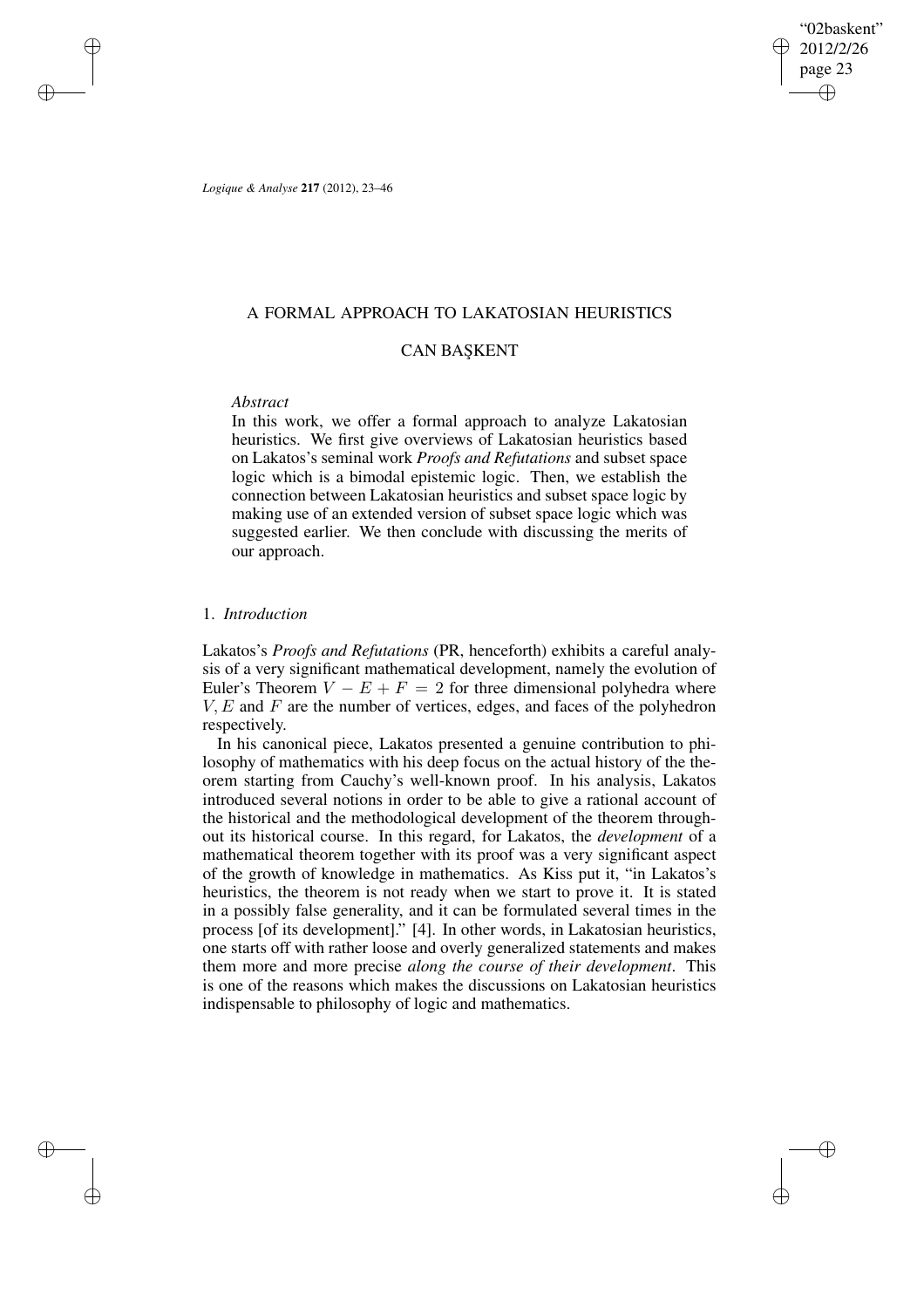"02baskent" 2012/2/26 page 24 ✐ ✐

✐

✐

#### 24 CAN BASKENT

In this work, our aim is to utilize a rather weak but expressive epistemic logic with geometric semantics to formalize the Lakatosian heuristics. First, we recall Lakatos's methodology of mathematics based on his acclaimed work *Proofs and Refutations*. Second, we briefly introduce an epistemic logic which we will use along these lines. After providing the necessary technical background, we then establish the connection between the two. Then, we discuss the philosophical significance of our approach. Finally, we will conclude with some remarks and point out several research directions for future work.

What we achieve in this paper is essentially as follows. By utilizing a formal system to analyze Lakatosian heuristics, we aim at to point out the computational aspects of his approach: a step by step procedure describing how Lakatosian methodology works. This observation shall have an unexpected outcome within the domain of Lakatosian philosophy. Let us now start with reviewing Lakatos's methodology.

# 2. *Lakatosian Heuristics*

# 2.1. *Basics of Lakatosian Heuristics*

Lakatosian methodology follows a simple yet well-defined road map which consists of the following methodological steps [3].

- (1) Primitive conjecture.
- (2) Proof (a rough thought experiment or argument, decomposing the primitive conjecture into subconjectures and lemmas).
- (3) Global counterexamples.
- (4) Proof re-examined. The guilty lemma is spotted. The guilty lemma may have previously remained hidden or may have been misidentified.
- (5) Proofs of the other theorems are examined to see if the newly found lemma occurs in them.
- (6) Hitherto accepted consequences of the original and now refuted conjecture are checked.
- (7) Counterexamples are turned into new examples, and new fields of inquiry open up.

Let us now elaborate further on these steps. Lakatos employed three main strategies to implement the method of proofs and refutations: *monsterbarring*, *exception-barring* and *lemma incorporation*. A lengthy quote we give in the Appendix illustrates their use explicitly. Nevertheless, before

✐

✐

✐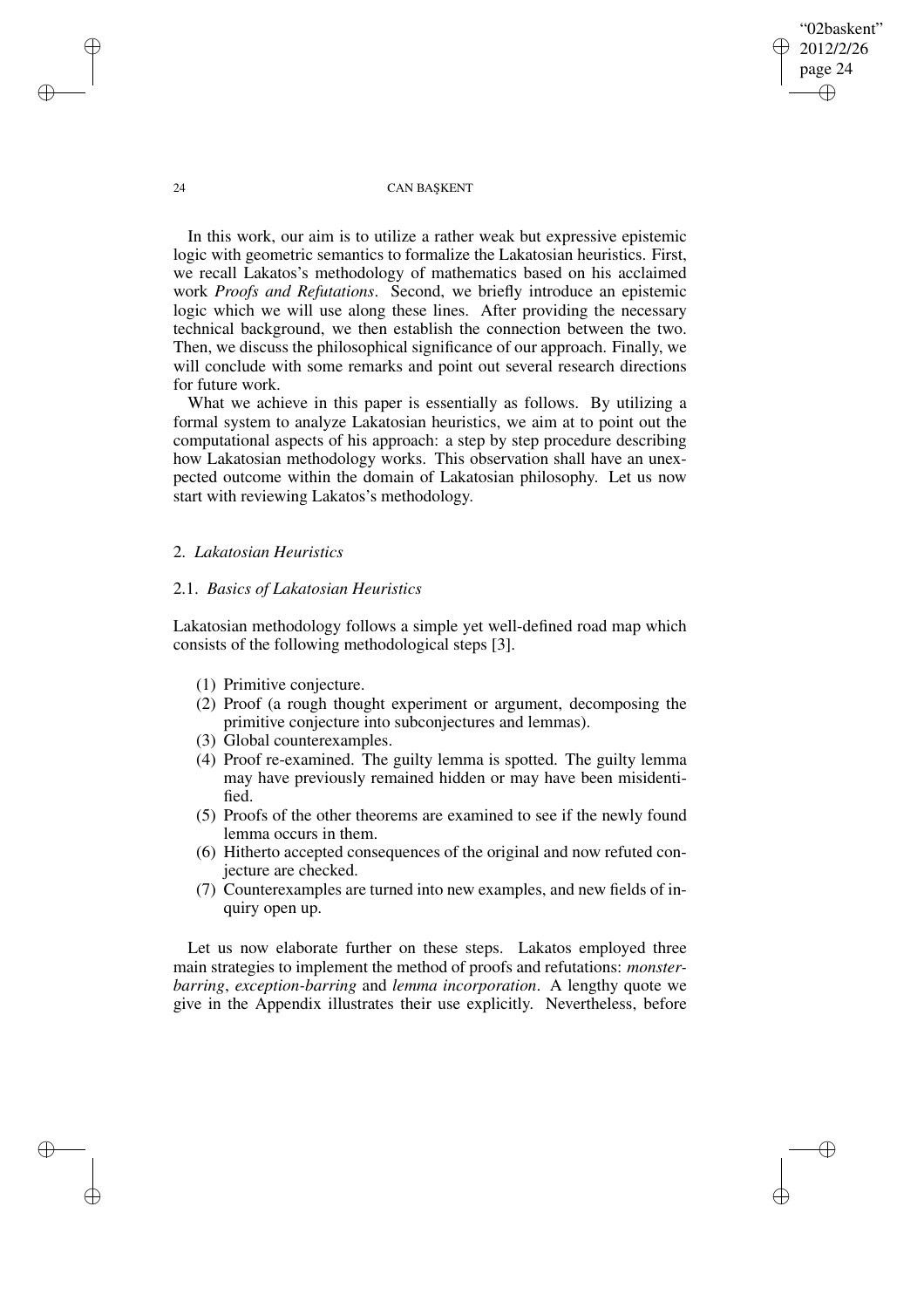giving a formal account of the aforementioned strategies, let us first explicate them further.

The method of "monster-barring" deals with the objects which are *not in mind* when the conjecture is put forward. They are, in this sense, monsters and should be excluded from our domain of discourse. In terms of Euler's formula, we can think of them as the objects "of no theoretical interest, [since] no normal mathematician would ever think of them as polyhedra." [7]. The second strategy, namely the "exception-barring" accepts that the theorem in its stated form is not valid due to the emergence of some genuine counterexamples targeting the correctness of the theorem itself. In other words, the initial domain of the objects which was previously thought of satisfying the Euler's theorem is discovered to be too large. Thus, these counterexamples should be excluded from the original domain which results in a contraction of the domain. The contraction of the domain, we need to underline, is necessitated by the emergence of the genuine counterexamples. The third and the last method is called "lemma incorporation". Lemma incorporation describes the last item in the above list. To put it in a different way, lemma incorporation depicts the way we turn the counterexamples into new examples, and those new examples are helpful for the modified and reformulated version of the theorem. This procedural description of theorem formation is significant for many other purposes as well. Namely, such a procedural methodology can be given an algorithmic method [12].

2.2. Proofs and Refutations

✐

✐

✐

✐

In this work, we focus on *Proofs and Refutations* which was first published in the *British Journal of Philosophy of Science* in 1963 and 1964 as four parts, and then appeared as a book in 1976.

What made PR an easy read and a distinguished work of philosophy is perhaps its presentation in dialogue form. The dialogue took place in a rather advanced classroom setting where the students discussed the Euler Conjecture with some facilitation from their teacher, and consequently came up with several proofs and refutations; hence the name of the essay. What made this class an advanced one is the fact that the conjectures, counterexamples, proofs and refutations which were put forward by the students had been taken from the actual history of the conjecture.

In PR, one can easily observe that counterexamples play a very significant role. They inspire proofs or disproofs, or sometimes a new formulation of the conjecture. However, Lakatos presented the counterexamples in a dialectic and a didactic fashion without mentioning their heuristic roles. A counterexample, for Lakatos, can be of either positive heuristics or negative heuristics. The difference between these two separate roles of counterexamples can be summarized as follows. "Positive heuristic contains rules that

"02baskent" 2012/2/26 page 25

✐

✐

✐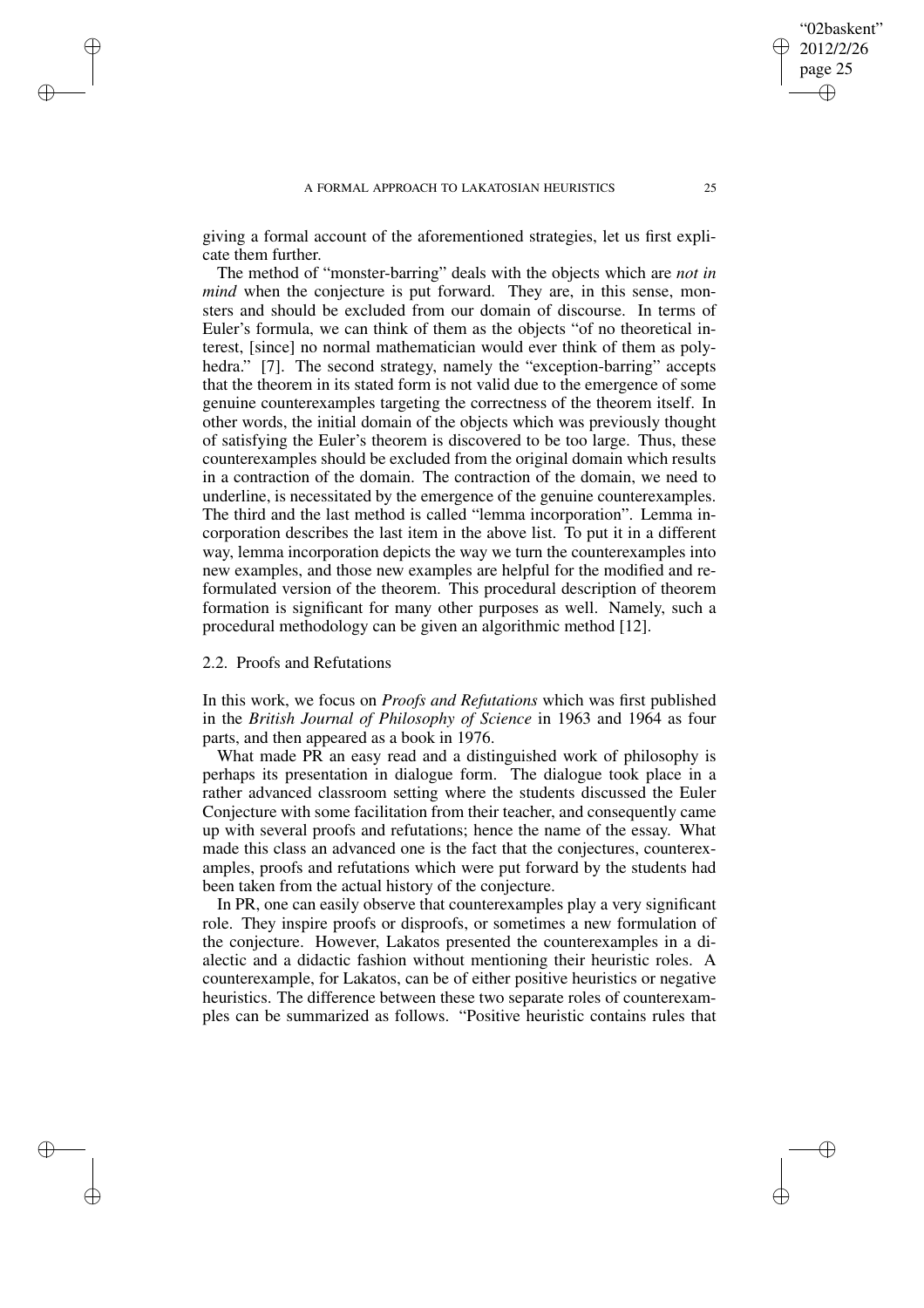"02baskent" 2012/2/26 page 26 ✐ ✐

✐

✐

#### 26 CAN BASKENT

help us in application, in the formation of a fallible version of the hard core [of the theorem]. (...) The role of negative heuristic is simply to defend the hard core maybe in a less creative way." [5]. A detailed account of all the counterexamples mentioned in PR was already given in a previous work [2]. Thus, we refer the interested reader to the aforementioned article.

It is worthwhile to note that Lakatos's presentation of the mathematical arguments in a dialog form immediately implies a possible use of a game theoretical approach for further analysis of the concepts in question. One can also recognize that the notion of *strategy* is embedded in the Lakatosian heuristics. The order in which the arguments were put forward, and the way that these arguments were treated define the rules of the game, and the aforementioned three major heuristic methods can then be considered as game theoretic strategies.

Nevertheless, there is a critical point. It has been claimed that Lakatos's *rationally reconstructed account* of the history of the development of the Euler theorem often diverged from the actual history of the subject. Koetsier stated that "there is no doubt that *Proofs and Refutations* contains a highly counterfactual rational reconstruction." [6]. In order to be able to stick with our current agenda here, we will not go into much of such historical details, and therefore, refer the interested reader to the aforementioned reference for further expositions. Thus, our focus here is restricted to Lakatos's heuristics as it was presented in PR.

Now, we can discuss the major aspects of PR. The main conjecture which was discussed in PR is the following.

$$
V - E + F = 2
$$

for all polyhedra, where  $V, E$  and  $F$  denote the number of the vertices, the edges and the faces of the given polyhedron respectively. This conjecture is often called the *Descartes–Euler conjecture* for historical reasons. However, following the original work, we will refer to it simply as *Euler's Theorem*. In this context, the integer value which is obtained from the equation  $V - E + F$ for some polyhedron P is called the *Euler characteristic* of P.

The proof of this theorem, as it was stated in PR, is due to Cauchy. Let us summarize it step by step.

Step 1 Imagine that the polyhedron is hollow and made of a rubber sheet. Cut out one of the faces and, strech the remaining faces to a flat surface (or board) without tearing. In this process,  $V$  and  $E$  will not alter. However, as we removed a face, the Euler characteristics of the polyhedron has decreased by one. Therefore, we now need to show that  $V - E + F = 1$ .

Step 2 Triangulate the remaining map. Drawing diagonals for those curvilinear polygons will not alter  $V - E + F$  since E and F increase simultaneously by the same amount while  $V$  does not change.

✐

✐

✐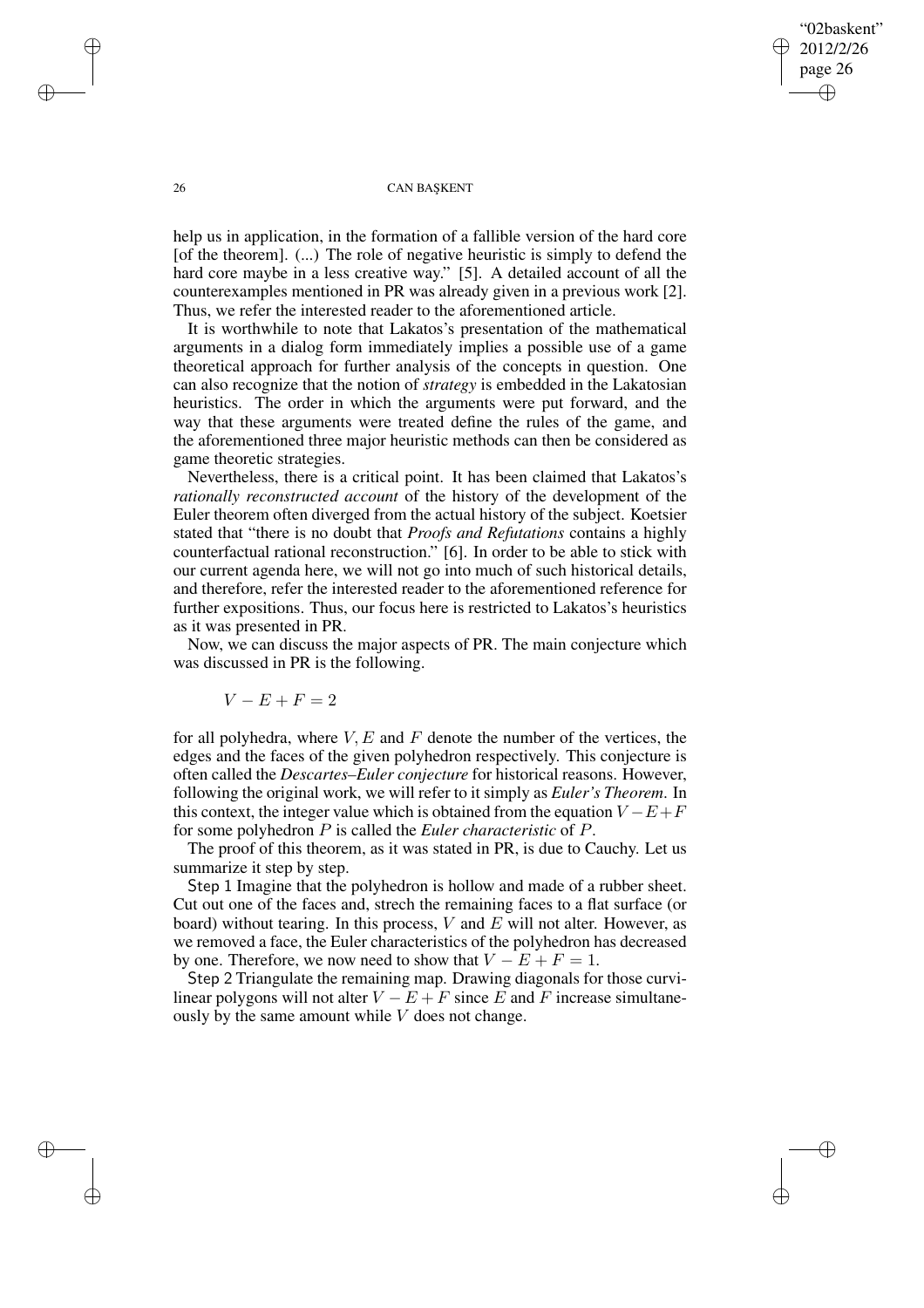✐

✐

✐

Step 3 Remove the triangles. It can be done in two ways: either one edge and one face are removed simultaneously; or one face, one vertex and two edges are removed simultaneously. During this process,  $V - E + F$  remains unchanged. Consequently, at the end of this process, we will end up with an ordinary triangle for which  $V - E + F = 1$  holds trivially.

Observe that there are three lemmas that have been used implicitly throughout the proof. Focusing more on these lemmas will help us analyze the proof better.



Figure 1. Graphical depiction of Cauchy's proof taken from [8].

*Lemma 1*: *Any polyhedron, after a face is removed, can be stretched flat on a flat surface.*

*Lemma 2*: *In triangulating the map, one will always get a new face for every new edge.*

*"02baskent" 2012/2/26 page 27*

 $\overline{\oplus}$ 

 $\bigoplus$ 

✐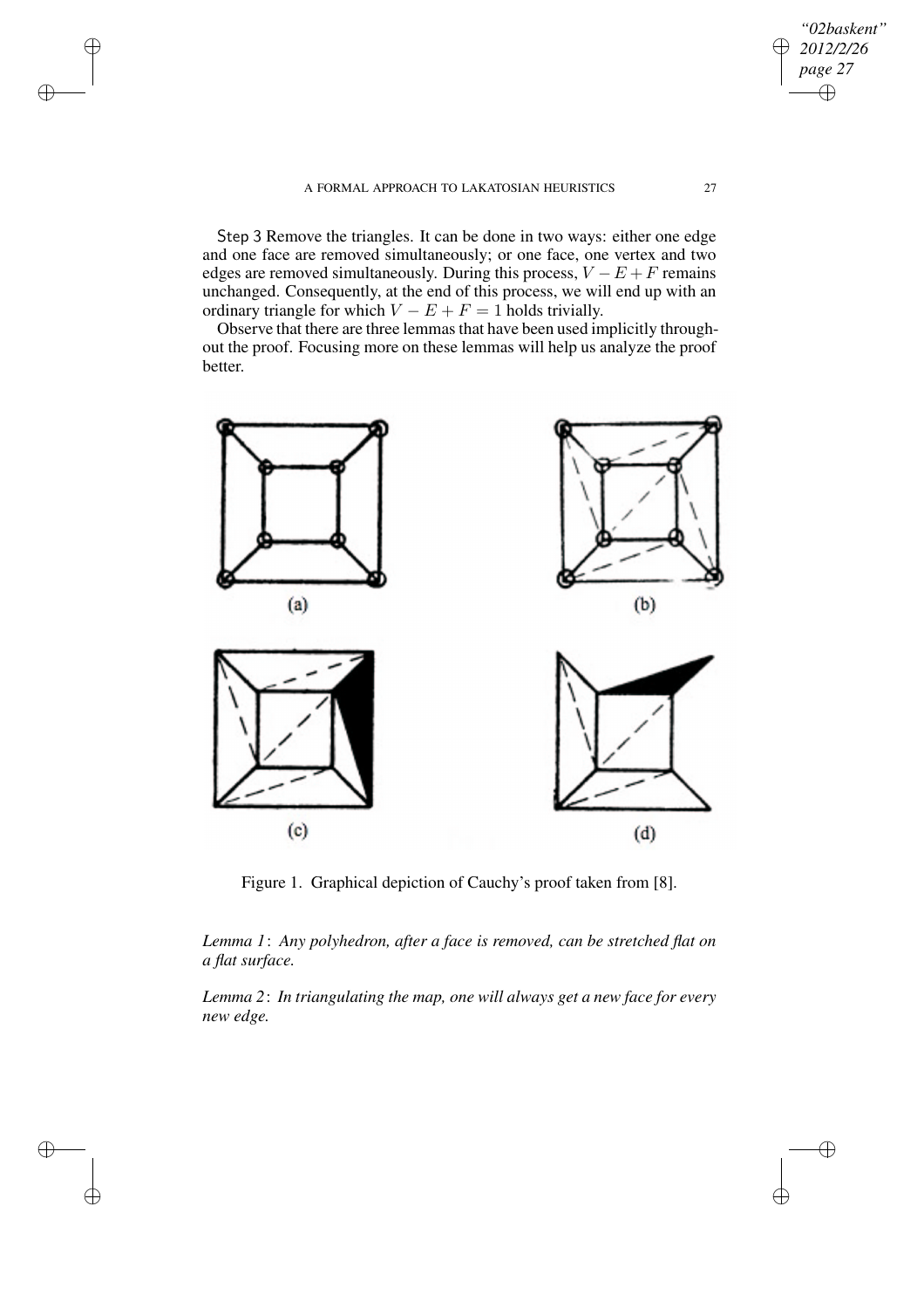## "02baskent" 2012/2/26 page 28 ✐ ✐

✐

✐

#### 28 CAN BASKENT

*Lemma 3*: *There are only two alternatives for removing a triangle out of the triangulating map: the disappearance of one edge or else of two edges and a vertex — when one decreases the number of triangles by one. Furthermore, one will end up with a single triangle at the end of this process.*

The very first counterexamples emerge upon the three lemmas used in the proof. *Local counterexamples* deny the specific lemmas or the constructions which were used in the proof without targeting the main conjecture itself. However, *global counterexamples* deny the main conjecture, and without even consulting the proof, demonstrate that the conjecture is false. A pair of nested cubes, urchin, cylinder and picture frame are some of the global counterexamples mentioned in PR; and in this work, we focus on global counterexamples as they directly target the conjecture.

As we have discussed above, the method of monster-barring is supposed to deal with such cases. At this stage, Lakatos discussed an intuitive but quite straight-forward account of geometric topology. For instance, the pictureframe (i.e. torus) cannot be inflated into a sphere or cannot be stretched onto a plane. The reason for that is the fact that the *genus* of the sphere is zero (i.e. it has no holes), even if we remove a single point from the sphere. Removing a single point from a sphere, on the other hand, makes it possible to stretch it onto the Euclidean plane. Moreover, the sphere with one single point removed is homeomorphic to the Euclidean plane — there exists a bicontinuous isomorphism between the two. Thus, it is topologically the "same" to stretch a polyhedron onto the Euclidean plane or onto a sphere with one point removed. Then, it was concluded that the picture-frame could be inflated only onto a torus, not onto a sphere. It should now be recalled that the torus has genus one, namely it has one hole passing through it. Indeed, the general formula of the Euler characteristics in (oriented) manifolds is the following.

$$
V - E + F = 2 - 2 \cdot g(S)
$$

where  $S$  is the surface we consider on which the polyhedron will be inflated, and  $q(S)$  is the genus of the surface S.

This equation is the exact reason why the picture frame is a global counterexample to Euler's conjecture in its stated form. Yet, since the torus is not simply connected (In other words, on torus, not every simple and closed curve can be continuously shrunk to a point. Consider a closed path which encloses the "hole".), then it was argued that the original Euler conjecture holds only for simple polyhedra, namely for those when having a face removed, could be stretched onto a plane. In this way, the domains of the conjecture and Lemma 1 are restricted. However, the proof still remains the same.

✐

✐

✐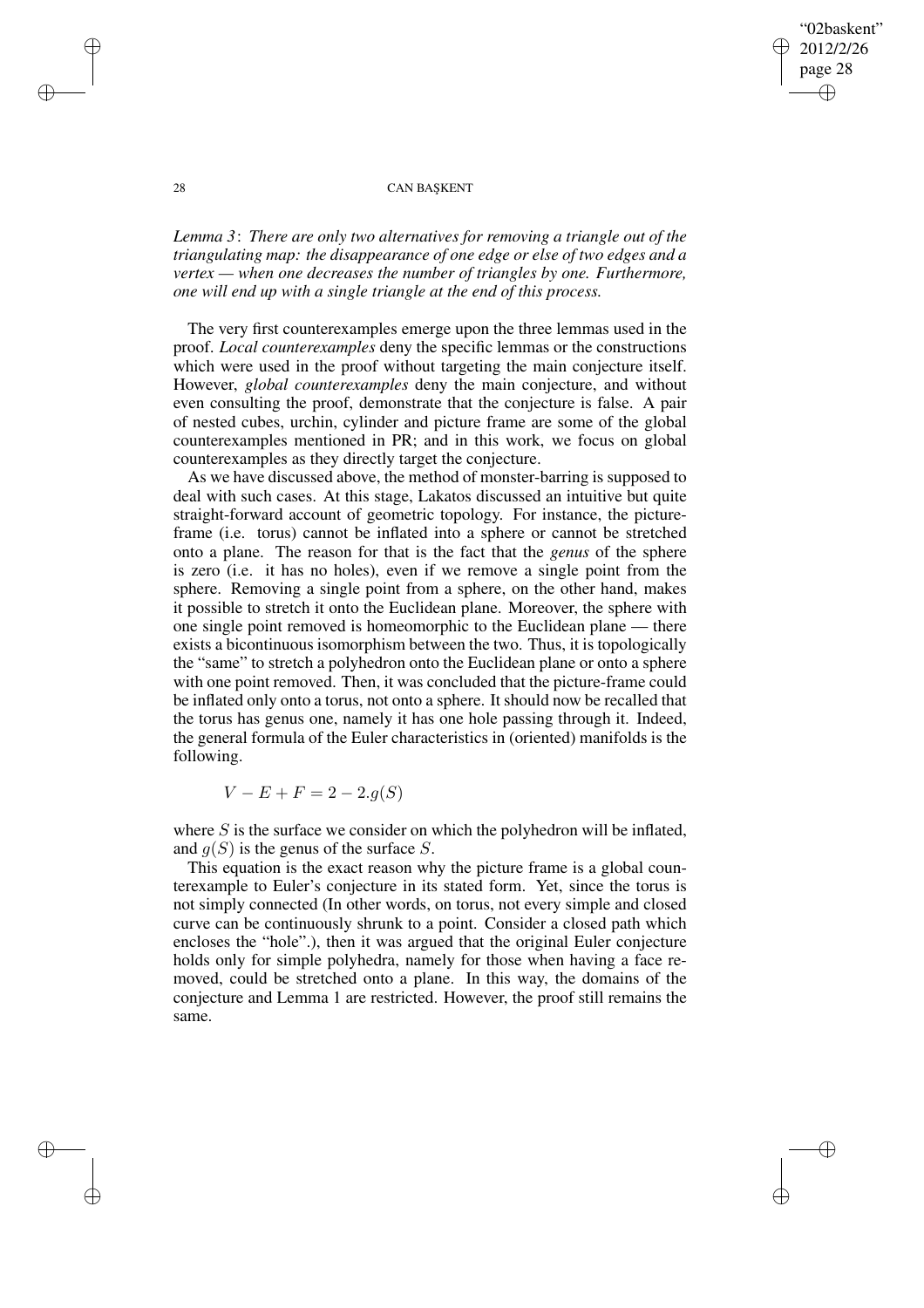#### A FORMAL APPROACH TO LAKATOSIAN HEURISTICS 29

The discussion we have presented so far exhibits the central idea of Lakatos's heuristics. We start with a proposition (Euler's Conjecture), and then restrict its domain to those for which the conjecture holds. Then, by monster-adjustment and exception-barring, we reconstruct our epistemic model. The newly reconstructed model, in this case, depends on the previous one.

The existence of the geometric objects whose Euler characteristics are not 2 suggests that the use of *possible worlds* to represent Lakatosian heuristics is worth pursuing. In other words, we can very well imagine that there can be a mathematical and ontological state at which the Euler characteristics of a given object is not equal to 2. Therefore, modal models with possible worlds can be used to formalize Lakatosian methodology with the aforementioned idea in mind.

Moreover, the dynamic aspect of updates and the theory changes encourage us to use an epistemic modal logic. However, instead of utilizing the well-known Kripkean semantics, we will use an epistemic modal logic with geometrical semantics for our purpose.

# 3. *Subset Space Logic*

✐

✐

✐

✐

## 3.1. *Basics of Subset Space Logic*

In order to give a formal account of the Lakatosian heuristics, we use subset space logic which was first put forward in early 90s by Moss and Parikh. Their goal was to present a bimodal logic called *subset space logic* (SSL, henceforth) to formalize reasoning about sets and points [11]. The language of SSL has two modal operators where one of them is intended to quantify *over* the sets  $(\square)$  whereas the other *in* the sets  $(K)$ . The subsets in Moss and Parikh's structure are called *observation* or *measurement* sets, and the underlying motivation to introduce of these two modalities is to be able to speak about the notion of *closeness* — which is a concept familiar from topological reasoning. The key idea of Moss and Parikh's approach to the concept of closeness can be formulated as follows.

In order to *get close*, one needs to make some *effort*.

This idea establishes the connection between knowledge and effort in SSL. Therefore, to gain *knowledge*, we need to make some *effort*. By spending some effort, we eliminate some of the existing possibilities, and obtain a smaller set of possibilities. The smaller the set of observations is, the larger

"02baskent" 2012/2/26 page 29

✐

✐

✐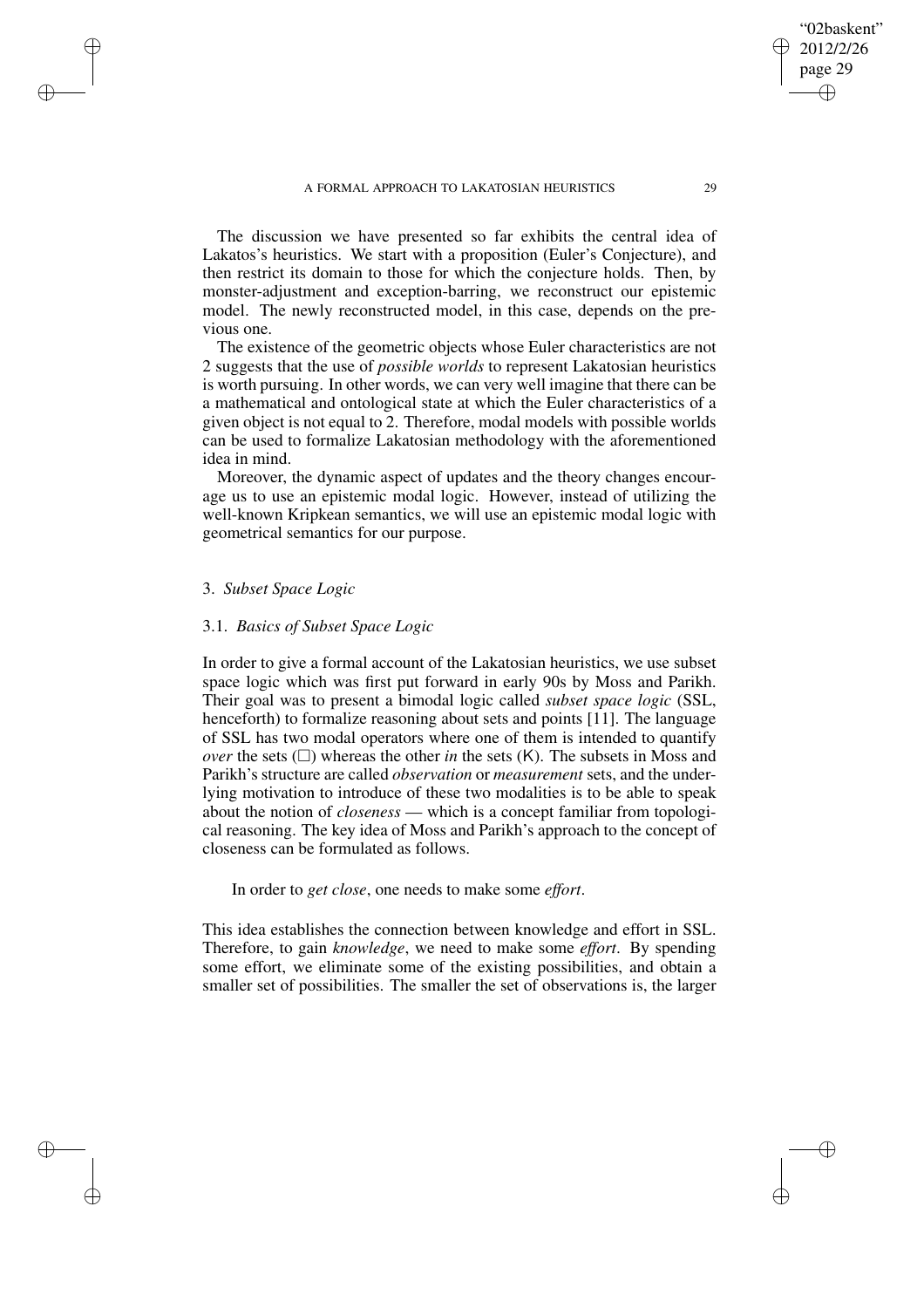✐

#### 30 CAN BASKENT

the information we have. However, note that there is no given explicit way for *making the observations finer*. We will elaborate more on this later.

Let us now specify the technical details of SSL. The language of subset space logic  $\mathcal{L}_{SSL}$  has a countable set P of proposition letters, a truth constant  $\top$ , the usual Boolean operators  $\neg$  and  $\land$ , and two modal operators K and  $\Box$ . The formulas in  $\mathcal{L}_{SSL}$  are obtained from atomic propositions by closing them under  $\neg$ ,  $\wedge$ , K and  $\Box$ . A *subset frame* is a pair  $\mathcal{S} = \langle S, \sigma \rangle$  where S is a non-empty set of points, and  $\sigma$  is a set of subsets of S, i.e.  $\sigma \subset \varphi(S)$ . However, note that  $\sigma$  is not necessarily a topology. The elements of  $\sigma$  are called *observations*. The triple  $S = \langle S, \sigma, v \rangle$  is called a subset space model where  $\langle S, \sigma \rangle$  is a subset frame,  $v : P \to \varphi(S)$  is a valuation function. We can now define the semantics of subset spaces.

*Definition* 3.1: *For*  $s \in S$  *and*  $s \in U \in \sigma$  *in the subset space model*  $S = \langle S, \sigma, v \rangle$ *, we define the satisfaction relation*  $\models_S \textit{on}(S \times \sigma) \times \mathcal{L}_{SSL}$  *by induction on the length of the formulas. We will drop the subscript*  $<sub>S</sub>$  *when*</sub> *the subset space model we are in is obvious.*

 $s, U \models p$  *iff*  $s \in v(p)$  $s, U \models \varphi \land \psi \text{ iff } s, U \models \varphi \text{ and } s, U \models \psi$  $s, U \models \neg \varphi$  *iff*  $s, U \not\models \varphi$  $s, U \models \mathsf{K}\varphi$  *iff*  $t, U \models \varphi$  for all  $t \in U$  $s, U \models \Box \varphi$  *iff*  $s, V \models \varphi$  for all  $V \in \sigma$  such that  $s \in V \subseteq U$ 

We call  $\Box$  the *shrinking* operator and K the *knowledge* operator. The duals of  $\Box$  and K are  $\Diamond$  and L respectively, and defined in the usual way: L $\varphi \equiv$  $\neg K \neg \varphi$  and  $\Box \varphi \equiv \neg \Diamond \neg \varphi$ .

The pair  $(s, U)$  is called a *neighborhood situation* if U is a neighborhood of s, i.e. if  $s \in U \in \sigma$ . If at  $(s, U)$  we know  $\varphi$ , this then means that we can move from the given reference point  $s$  to any other point  $t$  in the given neighborhood  $U$  without changing the neighborhood. Likewise, by using the shrinking modality, we shrink the neighborhood  $U$  around the given point  $s$ to another subset V to obtain a new neighborhood situation  $(s, V)$  keeping the reference point s unchanged.

The reason as to why we use SSL to express Lakatosian heuristics is due to its bimodal structure. The epistemic modality helps us to express the knowledge, and the effort modality enables us to formalize how we obtain the knowledge or how we improve the epistemics of the agents. Therefore, SSL connects how knowledge and effort interact. Moreover, we can use the effort modality to express a variety of different notions: observations, measurements, calculations, computations, experiments etc. — namely the procedures that can affect the knowledge of the knower [1, 11].

The axiomatization of the SSL simply reflect the fact that the K modality is S5 whereas the  $\Box$  modality is S4. Moreover, we have two additional axioms

✐

✐

✐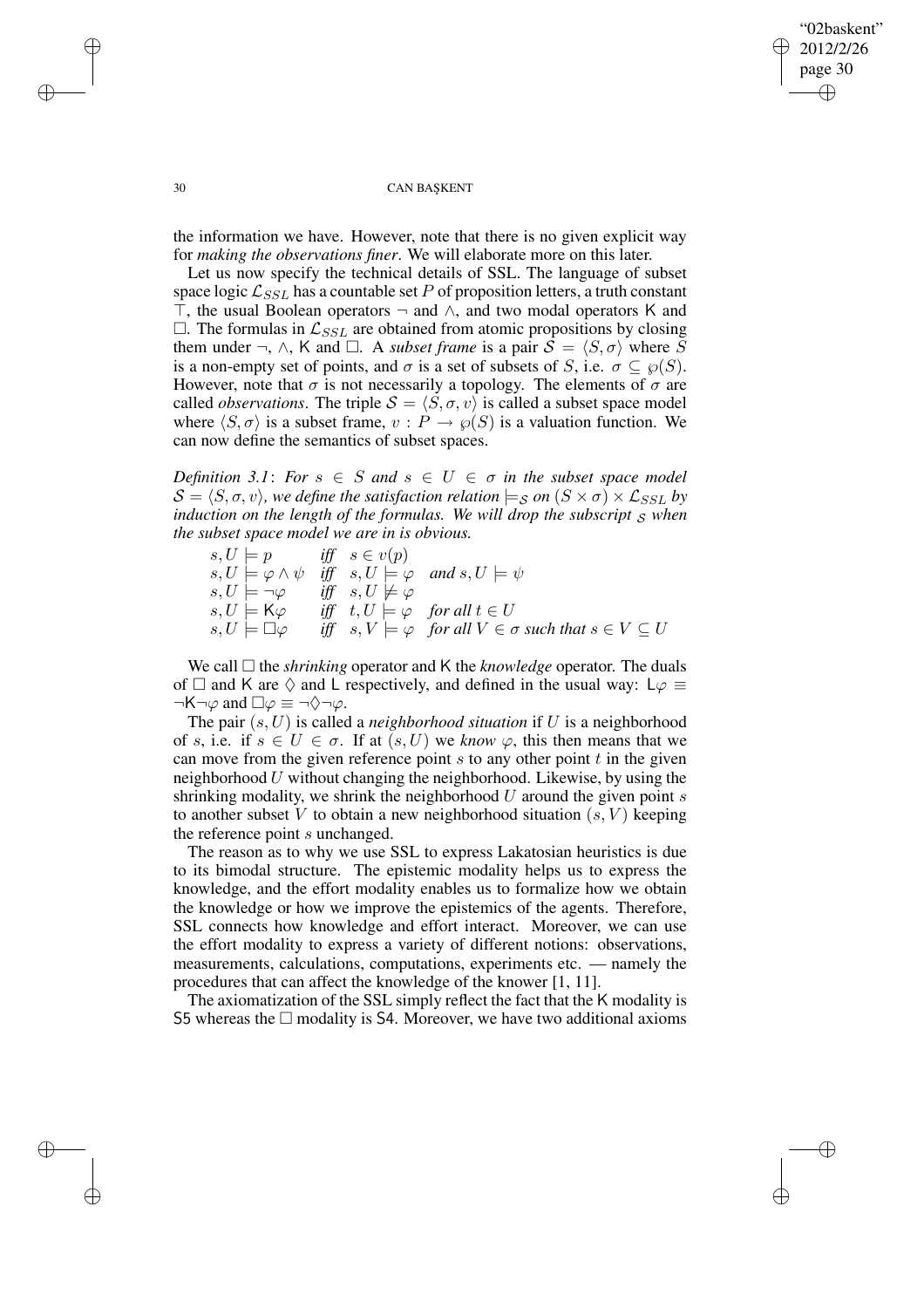to state the interaction between the two modalities (called cross axiom); and the independence of real world from knowers point of view (called atomic permanence) [11]. We refer the reader to the original paper for the detailed treatment of the technical resultsincluding the completeness and decidability results.

Notice that in SSL, the shrinking modality is a dynamic modality. Any improvement in the knowledge situation of the agent can be represented by the shrinking modality  $\Diamond$ . However, considering its semantics, we can immediately see that it also suffers from "∃-sickness. Modal symbol  $\Diamond$  states that there *exists* a subset, but which subset is it?

## 3.2. *Controlled Subset Spaces*

✐

✐

✐

✐

The problem we focus on can be thought of an instantiation of the "∃ sickness" problem. Recall that the  $\Diamond$  operator only states that "there exists" a subset of the given observation set, but does not precisely indicate which subset is the intended one. In an earlier work, a system in which such subsets can be specified precisely was suggested [1]. Due to the explicit nature of that logical structure, such systems were called "Controlled Subset Spaces". In order to make the present work here a bit more self-contained, let us briefly describe the controlled subset spaces here. We refer the interested reader to the original work for the motivations and problems which have led to the controlled subset spaces [1].

Let us start with defining the basic notions which we will use along these lines. The image set fU of a function f under the set  $U \subseteq S$  will be the defined as  $fU = \{f(x) : x \in U\}$  for  $f : S \to S$ . Furthermore, we call f a *contraction mapping*, if for every subset  $U \subseteq S$ , we have  $fU \subseteq U$ . Let F be an arbitrary collection of contraction mappings which are defined on S, and further let  $F \subseteq \mathcal{F}$  be some selection of such contraction mappings. Given a subset space  $S = \langle S, \sigma, v \rangle$ , we obtain the *image space*  $S_F = \langle S, \sigma_F, v \rangle$ where  $\sigma_F := \{ fU : f \in F, U \in \sigma \}$ . In this setting, the valuation v does not change. Here,  $\mathcal F$  can be considered as all possible contracting mappings for that particular model and space, whereas  $F$  is the set of admissible mappings chosen from  $\mathcal{F}$ .

As we have already underlined, each function  $f \in F \subseteq \mathcal{F}$  is a contraction mapping which was intended to represent the increase in knowledge. Hence,  $fU \subseteq U$  should hold for each function  $f \in F$  and for each observation set  $U \in \sigma$ . On the other hand, observe that each  $V \in \sigma_F$  is the image of an observation set  $U \in \sigma$  under some function  $f \in F$ . Given a neighborhood situation  $(s, U)$  in S, we will get another neighborhood situation  $(s, fU)$  in  $S_F$  for some  $f \in \mathcal{F}$  by removing the points in U which are not in the image of U under f. But, is s in  $fU$ ? Because otherwise (s, fU) would not be a neighborhood situation. Therefore, we have to *force*

"02baskent" 2012/2/26 page 31

✐

✐

✐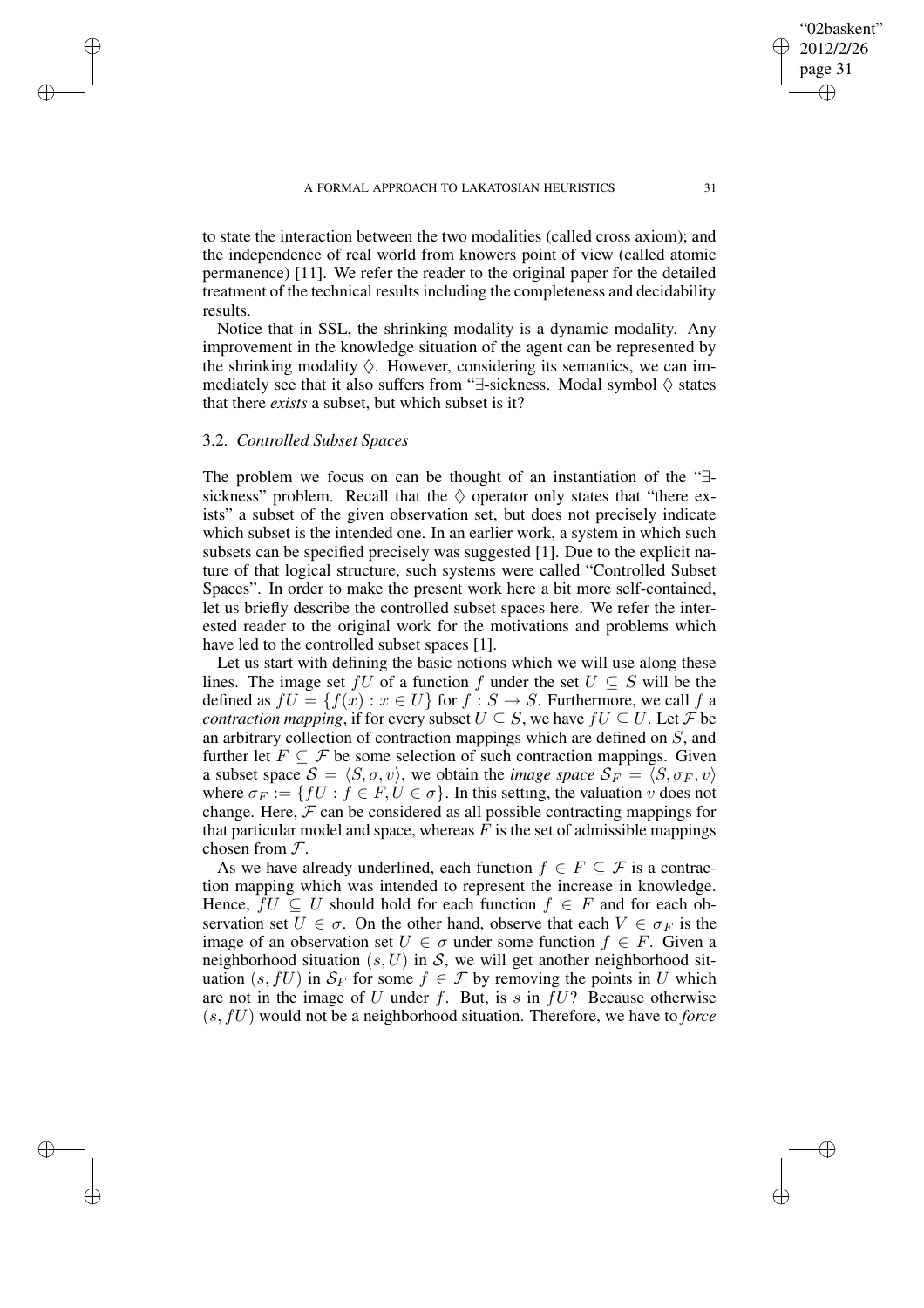✐

#### 32 CAN BASKENT

this condition. In other words, we can only evaluate the formulas at  $(s, fU)$ only if  $s \in fU$ . Nevertheless, this imposition has a natural intuition in our setting since elimination of possibilities in the current observation set does not necessarily change the actual (possible) world. Also notice that for the contracting mappings  $f, g \in F$ , we have  $f(g(U)) \subseteq g(U) \subseteq U$  by set up. Thus, consecutive application of contracting mappings is allowed and captured in our framework. We can now give the definition of controlled subset spaces.

*Definition* 3.2:  $S = \langle S, \sigma, v, \mathcal{F} \rangle$  *is called a controlled subset space where* S is a set,  $\sigma$  is any collection of the subsets of S,  $v : P \to \wp(S)$  is a *valuation function and*  $\mathcal F$  *is a collection of contraction mappings*  $\mathcal F = \{f :$ f is a contracting mapping and  $f : S \to S$  *defined on* S.

We now introduce an additional modality  $[F]$  representing the controlled shrinking. The intended meaning of the statement  $[F]\varphi$  is that "after the application of each function  $f \in F$ ,  $\varphi$  becomes true". Note that, after application of the function f, we evaluate the formula  $\varphi$  in the new space  $S_F$ . The change in the spaces is essential to reflect the underlying idea of controlled shrinking. On the other hand, the dual of  $[F]$  is denoted by  $\langle F \rangle$  and defined in the usual way. The semantics of the controlled subset spaces is not different from the original subset spaces except from the controlled shrinking modality which is evaluated in the image space  $S_F$  of S:

 $s, U \models_S [F] \varphi$  iff  $s, fU \models_{\mathcal{S}_F} \varphi$  for each  $f \in F$ 

The dual of  $[F]$  will be defined as follows following the usual duality.

 $s, U \models_S \langle F \rangle \varphi$  iff  $s, fU \models_{\mathcal{S}_F} \varphi$  for some  $f \in F$ .

For simplicity, we can consider the image space  $S_F$  a subspace of the given space  $S$ , and evaluate the formulas in  $S$ . This simplification does not make any difference in the semantical evaluation of the formulas.

In the aforementioned work, some properties of controlled subset spaces were investigated, thus we refer the reader to that work for further expositions and technicalities [1].

✐

✐

✐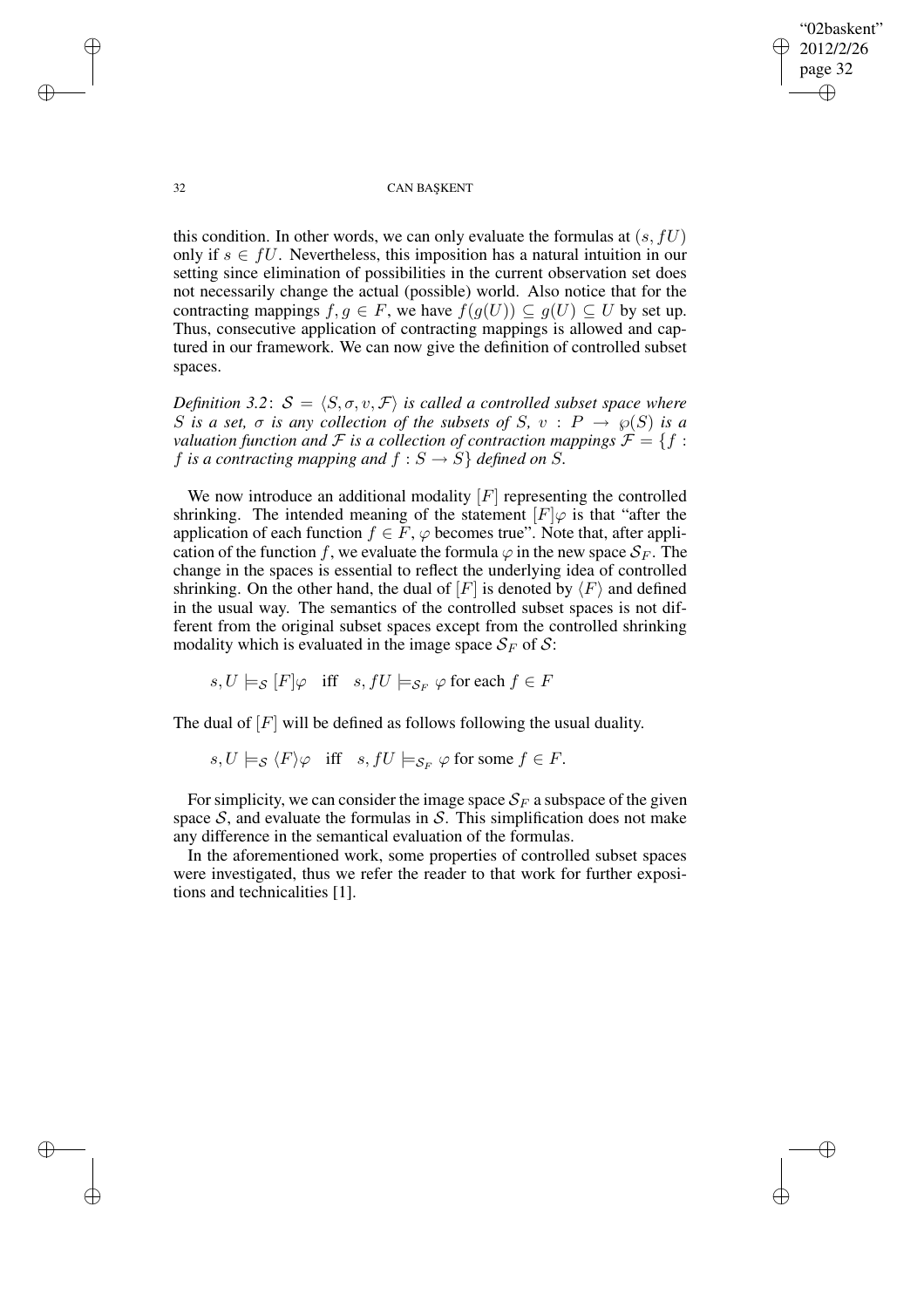#### A FORMAL APPROACH TO LAKATOSIAN HEURISTICS 33

# 4. *A Formalization of Lakatosian Heuristics*

## 4.1. *A Proposal*

✐

✐

✐

✐

Based on the above observations, we now present a formal model for Lakatosian heuristics. We consider Euler's conjecture for three dimensional polyhedra, and use controlled subset spaces to give a formal account of it.

Let us start with the method of monster barring. Recall that monster barring restricts the domain of the objects which were initially supposed to satisfy the given conjecture. However, the "contraction" of the domain is not random as, for Lakatos, it is governed by an observation, an idea, a computation or a thought-experiment, or some combination of them. In order to illustrate how controlled subset spaces help us to express Lakatosian ideas, let us start with the constructions mentioned in the lengthy quote which we reproduced in the appendix.

Consider the observation set  $U = \{s, n, u, c, p, k, t\}$  where  $s, n, u, c, p, k, t$ represent the sphere, the nested-cubes, the urchin, the cylinder, the pictureframe, the cube and the twin-tetrahedra respectively. The set  $U$  is the set of possible objects which can be seen as possible worlds at which some formulas about them are valid or not. Let us assume, for simplicity, that the current state that we are occupying is  $s$ ; thus  $U$  is the observation set for the agent at the state s. The agent can very well consider, and even further imagine some other objects in his observation set and thus reason whether those objects would satisfy the Euler conjecture in its given form. In this situation, the agent can increase his knowledge by discarding some possible worlds. In other words, the way the agent can improve his knowledge is to shrink U. But how can we achieve this in the Lakatosian heuristics?

Let f be the function which returns the input object x as the output only if the given object x satisfies the Euler conjecture  $V(x) - E(x) + F(x) = 2$ . More precisely, f is given as follows.

$$
f(x) = \begin{cases} x & \text{if } V(x) - E(x) + F(x) = 2\\ \text{undefined} & \text{otherwise} \end{cases}
$$
 (1)

Observe that  $f$  is a well-defined contraction mapping. The underlying motivation to define  $f$  as such is to mimic the characteristic function of the set of objects whose Euler characteristics are 2. This observation is perfectly consistent with the method of monster barring since the objects whose Euler characteristics are not 2 are considered as monsters and thus, should be excluded from our domain of inquiry. We achieve this by a use of a function.

"02baskent" 2012/2/26 page 33

✐

✐

✐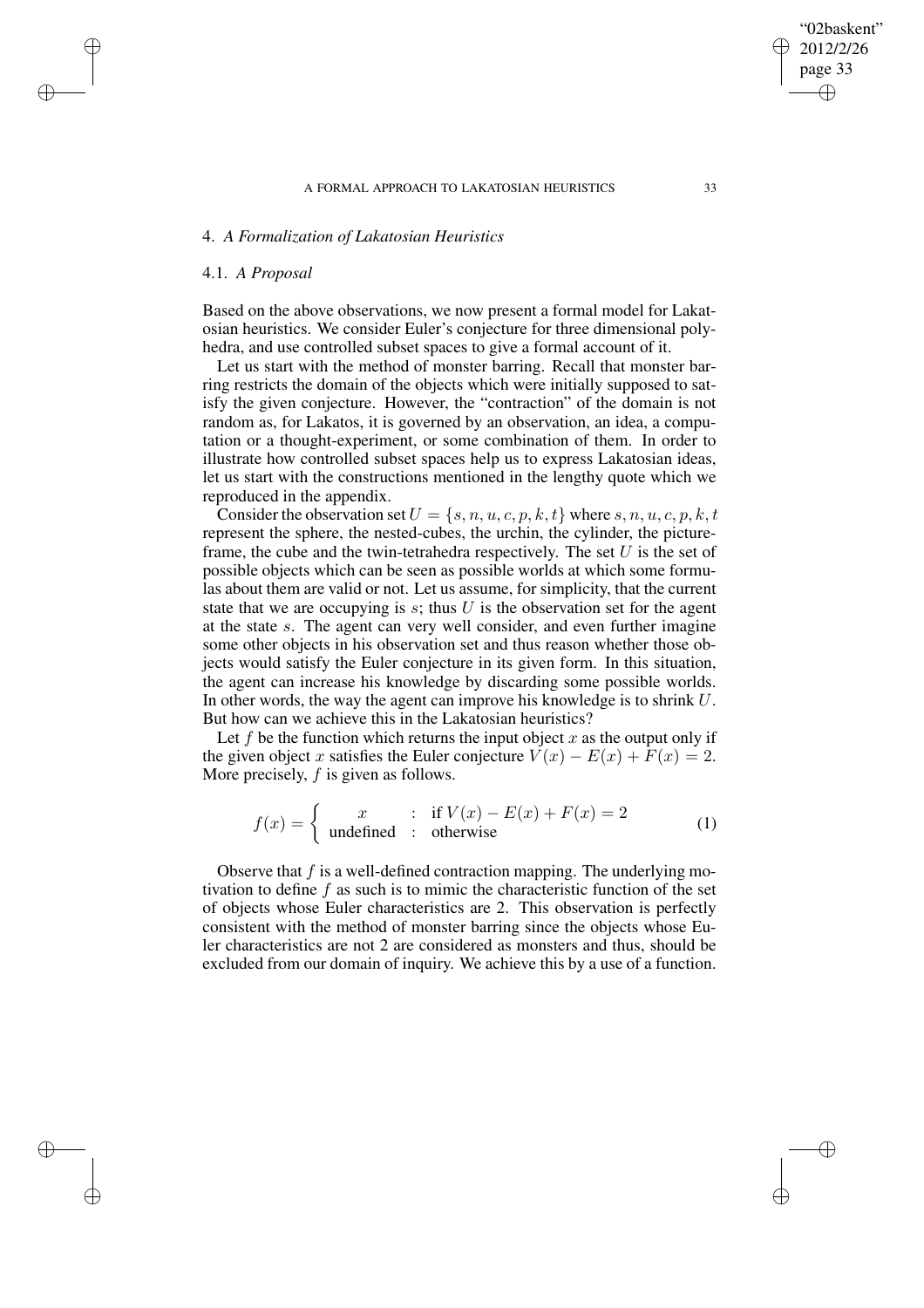✐

#### 34 CAN BASKENT

Recall that for the sphere, we have  $f(s) = 2$ , for the nested cube  $f(n) =$ 4, for the urchin  $f(u) = -6$ , for the cylinder  $f(c) = 1$ , for the pictureframe  $f(p) = 0$ , for the cube  $f(k) = 2$ , and finally for the twin-tetrahedra  $f(t) = 3$ . Let us now construct  $f(U)$ , namely the image set of the present observation set  $U$  under the function  $f$ . After a brief observation, we see that  $f(U) = \{s, k\}$  as only s and k have the Euler characteristics 2. Therefore, starting off from the given set of polyhedra, we *filter* the set in such a way that only the objects with the Euler characteristics 2 will remain. Therefore, we formalize this situation as follows  $s, U \models |f|\chi$  where  $\chi$  the given conjecture — namely  $V(x) - E(x) + F(x) = 2$ . As we observed,  $\chi$  is true at sphere and cube.

If we want to consider some other Euler characteristics, we only need to include them as functions. In a similar fashion, let  $f'$  be the contraction mapping for the Euler characteristics 0. Similarly, the precise definition is as follows.

$$
f'(x) = \begin{cases} x & \text{if } V(x) - E(x) + F(x) = 0 \\ \text{undefined} & \text{otherwise} \end{cases}
$$
 (2)

In a similar fashion, here,  $f'$  returns only the objects whose Euler characteristics is 0. We can therefore write  $s, U \models \langle F \rangle \chi$  where  $F = \{f, f'\},\$ and  $\chi$  is as before. Moreover, we can also utter  $s, U \models \langle F \rangle \chi'$  where  $\chi'$  is the conjecture  $V(x) - E(x) + F(x) = 0$ . Examples can be multiplied in a similar manner.

There are several reasons why the above constructions fit well into the context of subset space logic. The very first observation is the fact that the contraction requires some *effort*, namely the computation and the verification of the equation  $V(x) - E(x) + F(x) = 2$ . Subset space logic, in its original presentation, does not include any operator which precisely designates the behavior of the contraction. From Lakatosian point of view, the construction is not yet over. We also spend additional effort to come up with the *rule* of the function. This is what Lakatos usually calls a *thought experiment*. We formalize this additional effort by constructing the set  $F$  of functions.

The discussion of the method of monster barring in PR focused on the formula  $\chi$  as it was the conjecture that they initially set out to prove. As we demonstrated, this method would have been perfectly applicable to the present case even though our initial conjecture were different (say  $\chi'$ ).

The crucial point of referring to some polyhedra as "monsters" is also captured in this framework. Recall that the monsters can be turned into the examples of the modified conjecture. In our previous illustration, for instance, t is a monster. Yet, it can be an example of the conjecture  $\chi'$ (which is controlled by  $f'$ ). Therefore, having a large enough collection

✐

✐

✐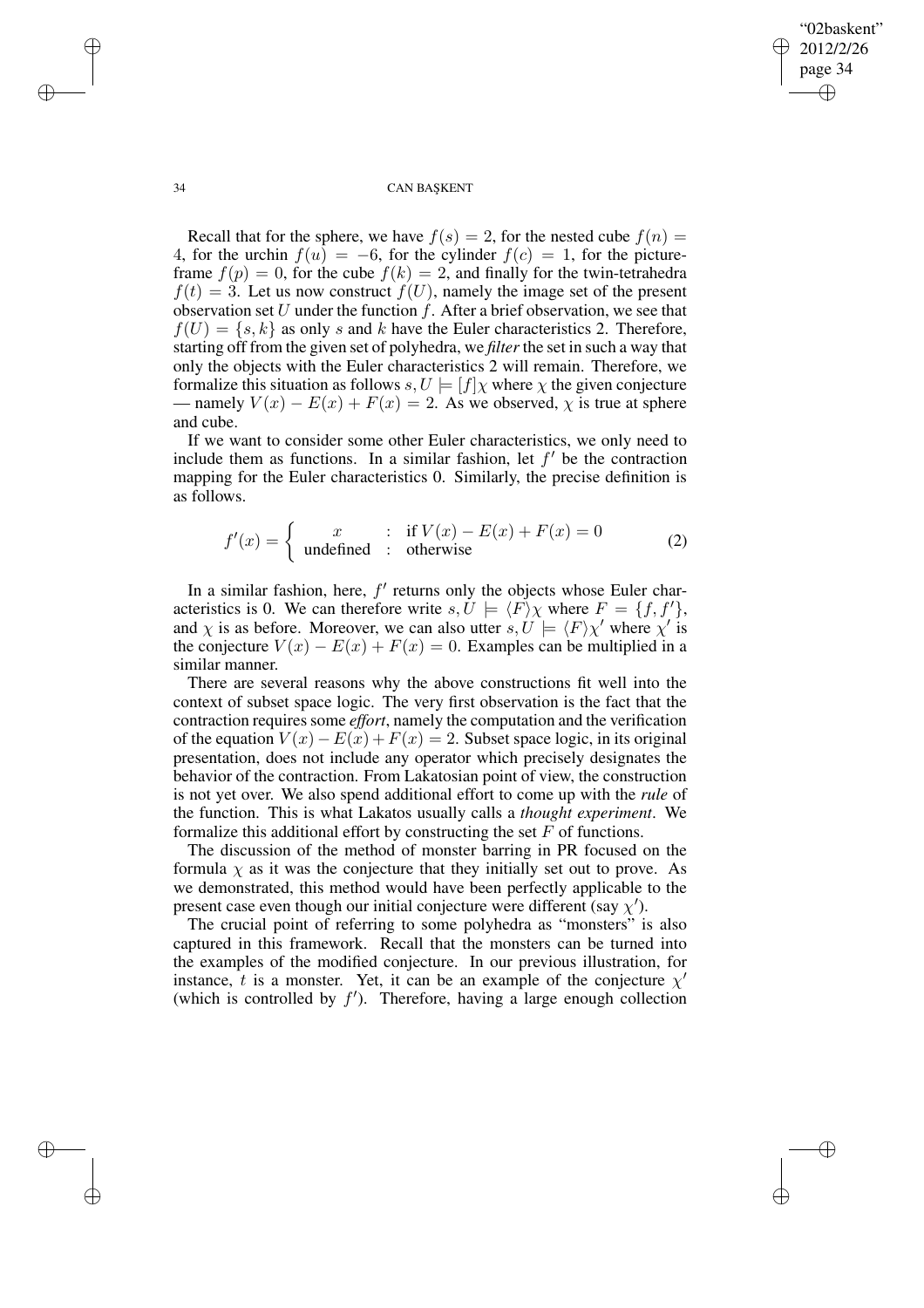✐

✐

✐

 $F$  of mappings, we can represent the method of monster barring in a sound fashion.

The second strategy of the methods of proofs and refutations is the method of exception barring. Exception barring works exactly the same as the method of monster barring up until the point of turning monsters into the examples of some other conjecture. Exception barring, in this sense, stops after the domain is contracted.

The third strategy is perhaps the most crucial one. The method of lemma incorporation suggests us to extend our set of functions in consideration. This is precisely what we did for torus in the above illustration. We incorporated the lemma in such a way that  $f'$  will work for t. One of the ways to achieve this to introduce the conditions that stems from the modified lemma into the formulation of the function. For instance, in PR, the notion of genus was introduced to discuss non-simple polyhedra. Then the general form of the Euler conjecture, as we discussed previously, becomes  $V(x) - E(x) + F(x) = 2 - 2 \cdot g(x)$  in the oriented objects such as torus where  $g(x)$  is the genus (i.e. the number of holes) of the object x. Based on this reformulation, we can restate the function  $f$  given in the Equation 1 as follows.

$$
h(x) = \begin{cases} x & \text{: if } V(x) - E(x) + F(x) = 2 \land g(x) = 0 \\ \text{undefined} & \text{: otherwise} \end{cases}
$$
(3)

In a similar fashion, we can incorporate the lemma which addresses the simplicity condition to the Equation 2. The following equation does the job.

$$
h'(x) = \begin{cases} x & \text{: if } V(x) - E(x) + F(x) = 0 \land g(x) = 1 \\ \text{undefined} & \text{: otherwise} \end{cases}
$$
\n(4)

In this way, we have restricted our domain even further by incorporation more conditions in the formulation of the controlling mappings. More precisely, we now have that  $F = \{f, h, f', h'\}$  in our set of applicable mappings.

As we have underlined earlier, this analysis can be incorporated into the cases where the order of the methodological steps are of importance. Namely, consecutive and ordered application of a variety of, say, counterexamples, can be captured in this framework as it is not necessarily the case that  $f(g(U)) = g(f(U))$  for contracting mappings f and g. Therefore, the order of the application of contracting mappings matters, and each consecutive step towards the generation of knowledge can be expressed by a different

"02baskent" 2012/2/26 page 35

✐

✐

✐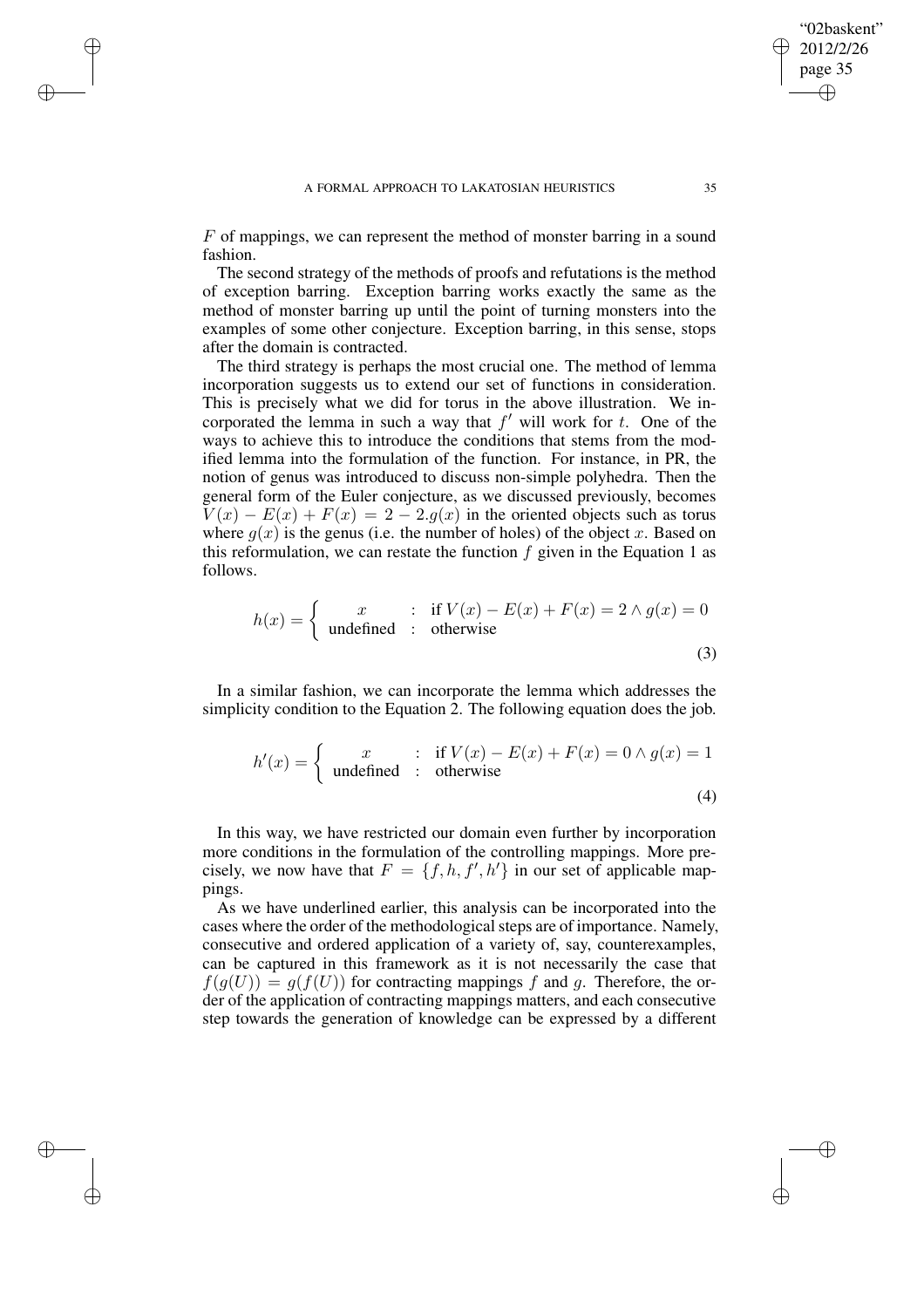✐

#### 36 CAN BASKENT

contracting mapping in order to obtain a more complex yet explicit statement. We leave this immediate extension of our framework to the reader.

The constructions we have presented hitherto give us sufficient tools to formalize the method of proofs and refutations. We now briefly consider a single case to exemplify all of the discussions we have had so far.

## 4.2. *An Application*

Let us now consider torus  $t$ , and see how the Lakatosian heuristics for the Euler conjecture instantiated to torus can be formalized by using the controlled subset space logic. Based on the above illustrations and formulations, our job is now easy. We suggest that the following equation

$$
t, U \models [f] \chi \lor \langle F \rangle \chi' \tag{5}
$$

is sufficient to express Lakatosian heuristics in this context.

Starting off from the torus  $t$  in the observation set  $U$ , we observe and calculate that the torus does not satisfy the Euler formula  $V - E + F = 2$ . Thus, we need to modify the original formula  $f$  (cf. Equation 1) to get a new formula  $f'$  (cf. Equation 2) and construct the set of formula  $F =$  ${f, f'}$ . Then, among the functions in F we can pick the correct one that is satisfied at the actual state  $t$ . In other words, among the set of possible formulas/observations, we pick the one that works at the actual state, so we pick  $V - E + F = 0$ .

The formalization of Lakatosian heuristic methodology by (exclusive) disjunctions gives us further hints as to how verification works within this framework. In other words, given a statement such as Equation 5, we now know to express conjecture improvement and verification. This example also illustrates how the new submodels or substructures obtained in Lakatosian heuristics and their connection with the initially given model.

## 4.3. *Generalization*

Based on the observations and the applications we have presented hitherto, we can now give a general account of Lakatosian heuristics for arbitrary formualae. Let  $T(\vec{x})$  be the theorem in question with free variables  $\vec{x}$ . We can formalize the Lakatosian heuristics of the development of the theorem  $T(\vec{x})$  with the input vector  $\vec{x}$  as follows. For simplicity let us assume that the current epistemic neighborhood situation we are in is given  $(s, U)$ .

$$
\varphi(\vec{x}) = \begin{cases}\n\vec{x} & \text{if } T(\vec{x}) \text{ holds} \\
\text{undefined} & \text{otherwise}\n\end{cases}
$$
\n(6)

✐

✐

✐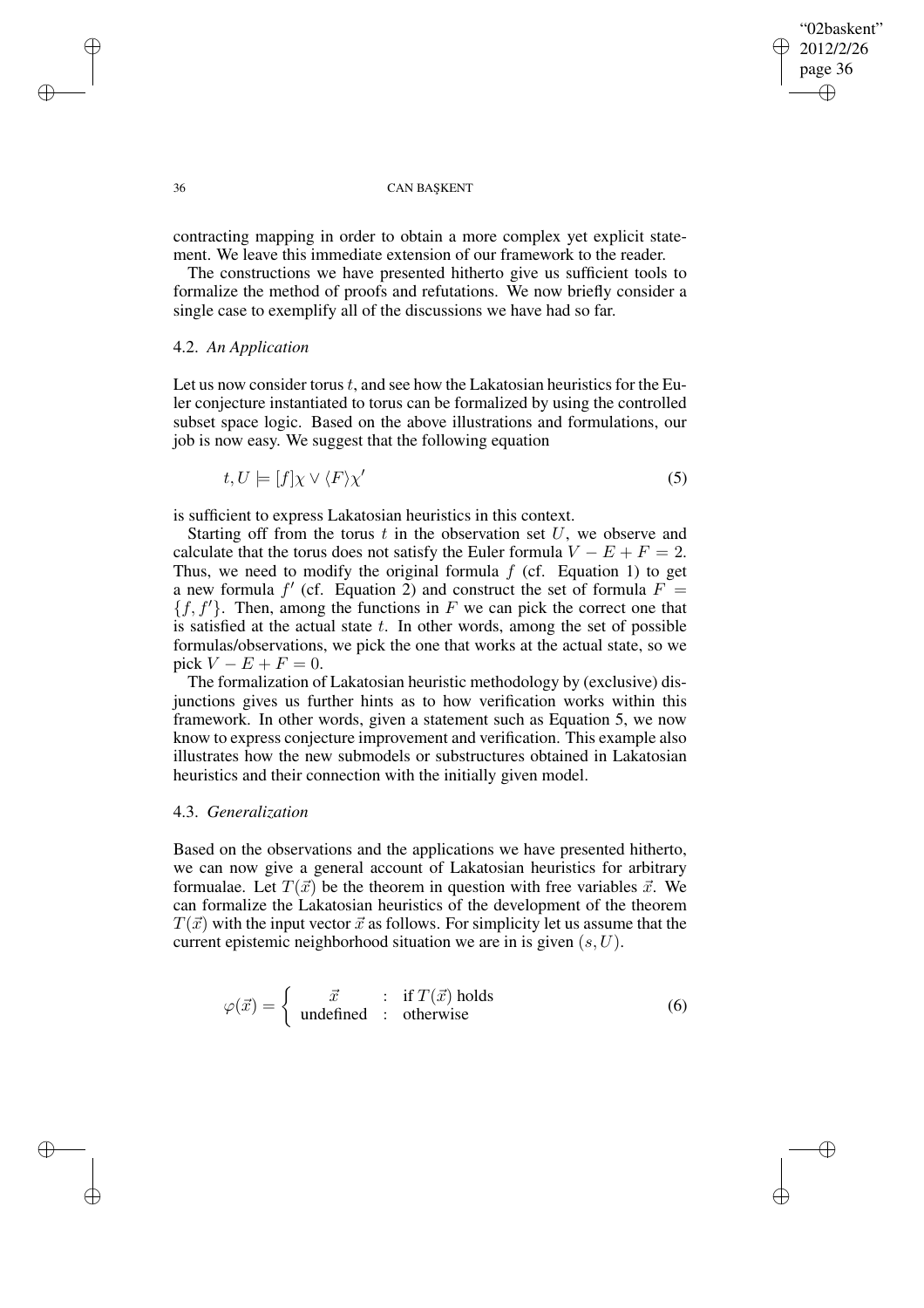The simple idea behind this formalization is to define knowledge emprically. In the contracted neighborhood situation  $(s, \varphi U)$  we know the propositions which are emprically verified under the function  $\varphi$ . This reading of the controlled subset spaces agrees perfectly with the Lakatosian understanding of mathematics as a *quasi-emprical* science. Observe that the current focus in the controlled subset spaces is on the verification, not on the discovery. Among the set of functions that *may* work, we try to find and verify the one that works.

All these discussions and argumentation motivate us to set some terminology. At a given state s with a corresponding observation set U with  $s \in U$ and a set F of contraction mappings  $f_1, f_2, \dots \in F$ , we will call  $f_i$  mappings *the epistemic methods* which are applicable to s in U. After an application of  $f_i$  to U, we will say that U is *controlled by*  $f_i$ . If U is controlled by every  $f_i$  in  $F$ , we will say  $U$  *is controlled by*  $F$ . This natural terminology is meant to reflect the fundamental ideas behind the controlled shrinking.

## 4.4. *Discussion*

✐

✐

✐

✐

Our logic based approach can be criticized for ignoring some issues in philosophy of language which Lakatos mentioned in PR. In other words, here, we do not argue on Lakatos's discussion of "language statics vs language dynamics" in the later parts of PR. By the same token, we do not attempt to explicate Lakatos's discussion on "terms" and "defining terms" within the context of the Euler Conjecture by using a formal language. The very first reason for us to avoid this discussion is simple: formal modal logic is far from expressing dynamic aspect of scientific discovery and verification in the sense of Lakatosian method of proofs and refutations. Meaning of the terms changes, but, in most formal systems including the one that we use, the interpretations and the semantics of the terms are conservative and do not change in time. Moreover, it must be noted that we are not *exemplifying* a mathematical discovery by using formal logic. We are *using a formal language* to clarify and explicate the Lakatosian heuristics. Therefore, our use of logic is not intended as a model for mathematical discovery that Lakatos would immediately disagree with [8, p. 143].

Then, one can very well ask: "Then, what would be the point of formalizing Lakatosian heuristics by using modal logic?" This is an important question that we cannot dispense immediately.

First of all, Lakatosian understanding of a theorem has an intensional computational flavor. As Kiss pointed out, "in Lakatos's heuristics, the theorem is not ready when we start to prove it. It is stated in a possibly false generality, and it can be formulated several times in the process [of its development]" [4]. Therefore, we can very well claim that, for Lakatos, a theorem can be thought of as a procedure, a computation or a program. This

"02baskent" 2012/2/26 page 37

✐

✐

✐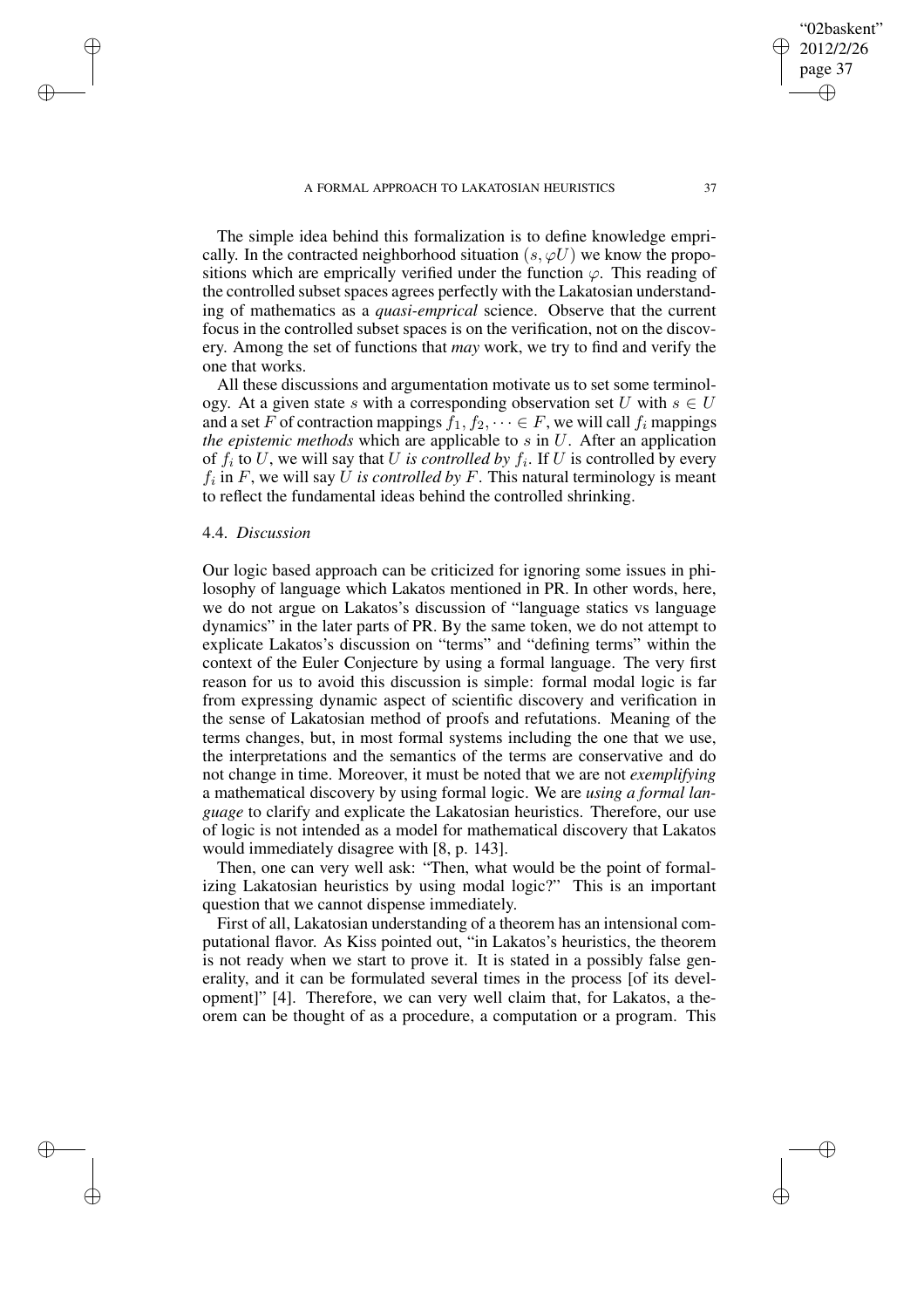"02baskent" 2012/2/26 page 38 ✐ ✐

✐

✐

#### 38 CAN BASKENT

approach has been taken by computer scientists already who claim to formalize and even program Lakatosian heuristics [12]. We take one further step, and claim that a theorem, in Lakatos's sense, is indeed a program. It can very well be a program with a bug, run-time error or a mistake. It can be a program that does not terminate with an infinite loop. It can be a program that returns a wrong output. Yet, that is perfectly fine as we can have *wrong theorems* and *proofs that do not prove* in Lakatosian methodology. Therefore, if the theorem/program does not work, we may need to *fix* or *debug* the program which requires some effort, computation, test runs, trial and error process, redefinition of some concepts, variables etc. Thus, the Lakatosian meta-model of mathematical practice do indeed possess a formal structure. It is indeed a *software* in Parikh's sense [11]. What we have achieved in this work was to present a framework for that software that Lakatos reconstructed historically and rationally. In this respect, the SSL has a perfect tool, namely the box modality, to express computation and effort and their epistemic consequences. Yet, the way it computes is not explicitly encoded in the box modality, therefore the more explicit language of controlled subset spaces with its additional modality was needed. By the use of such a language, we can directly observe, manipulate and compute the procedures in the method of proofs and refutations. However, this is not the only aspect of our approach that makes it unique.

Moreover, computation oriented readings of Lakatosian method have another agenda of exposing the *un-Lakatosian* core of Lakatosian heuristics. Clearly, this claim is rather paraconsistency inclined. As Priest pointed out several times, science and mathematical practice has natural inconsistencies in it [13]. We claim that revealing the un-Lakatosian aspect of Lakatosian methodology corresponds to the paraconsistent aspect of such mathematical practice. The contradiction is there, yet, it does not prevent us from making sensible inferences. Using the terminology of paraconsistency, the un-Lakatosian meta-theory of the Lakatosian method is the contradiction that does not lead to absurdity. It should not be surprising to note that Lakatos himself pointed out several instances of inconsistencies in science including Bohr's 1913 paper as it was "inconsistently grafted on to Maxwell's theory"  $[9, pp. 56–8, 126]$ <sup>1</sup>.

Moreover, we claim that Lakatosian practice based mathematics and its heuristics can have a formal and algorithmic structure in the meta level. Lakatos makes it extremely clear that such formalism does not exist in the object level of mathematical discovery, but, he does not mention if there can be found any such structure in the meta level of his theory of methodology of scientific research programs or his method of proofs and refutations. In other

✐

✐

✐

 $1$  We are grateful to the anonymous referee for pointing this out.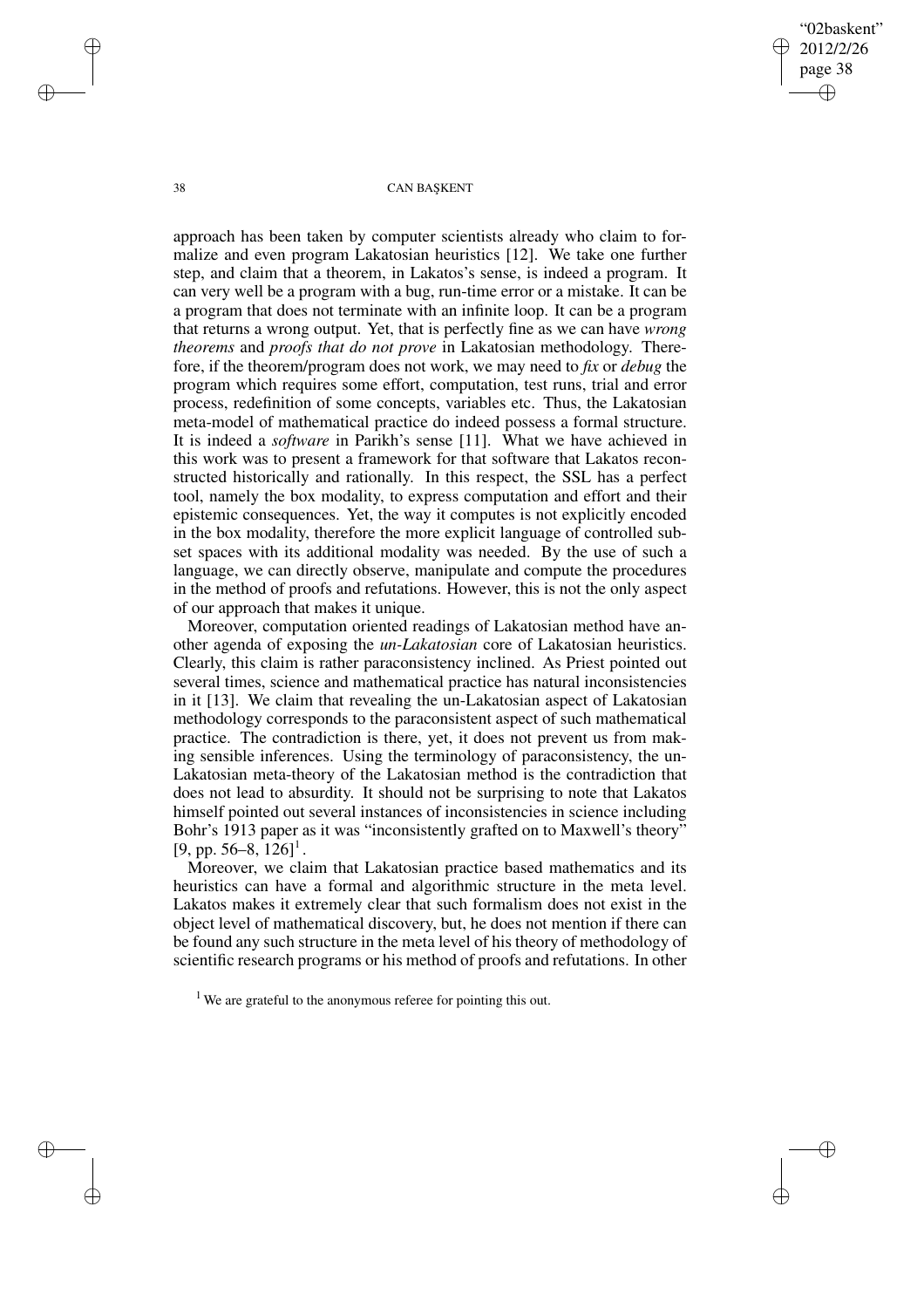#### A FORMAL APPROACH TO LAKATOSIAN HEURISTICS 39

words, we claim that our computational and algorithmic approach presents the archeology of the hidden weak formalism in Lakatosian heuristics. The logical structure exposes and clarifies this hidden component. This is also directly related to our aforementioned take of Lakatosian methodology as a game theoretical set of admissible strategies. The *game of proving* can be considered as a game between prover and refuter where each makes a move by presenting an affirmative or refutative example. The game is won when the opponent has no move to make.

However, our formalism can be criticized by strict Lakatosians for being deductive. Lakatos wrote in the appendix of PR as follows.

Euclidean methodology has developed a certain obligatory style of presentation. I shall refer to this as 'deductivist style'. This style starts with a painstakingly stated list of *axioms, lemmas* and/or *definitions*. The axioms and definitions frequently look artificial and mystifyingly complicated. One is never told how these complications arose. The list of axioms and definitions is followed by the carefully worded *theorems*. These are loaded with heavy-going conditions; it seems impossible that anyone should ever have guessed them. The theorem is followed by the *proof*. [8, p. 142 (his emphasis)]

Now, we have to be careful. We do not propose our logical system as a way to do deduction, or in general, do mathematics. As we emphasized earlier, we use its language and its formal strength to explicate Lakatos's heuristics. Therefore, our efforts do not fall into the scope of Lakatos's critique.

Let us summarize. Our approach exposes the computational, algorithmic and even game theoretical structure of the Lakatosian methodology. If the Lakatosian system has such a formal framework at the meta-level, then this formalism may make it *un-Lakatosian*. Thus, we claimed that the algorithmic and computational aspect of his methodology is the un-Lakatosian aspect of his theory.

## 4.5. *What Is Missing?*

✐

✐

✐

✐

Notice that our method does not give an account of how scientific knowledge is generated. Therefore, for instance, the discovery of incorporating the notion of genus to the Euler's formula cannot possibly be captured or predicted in our framework, if not in any formal frame-work. Any framework discussing such discoveries necessarily needs to exhaust all possible properties that its objects possess, and establish the connections between those objects and the set of properties. Thus, from the Lakatosian perspective,

"02baskent" 2012/2/26 page 39

✐

✐

✐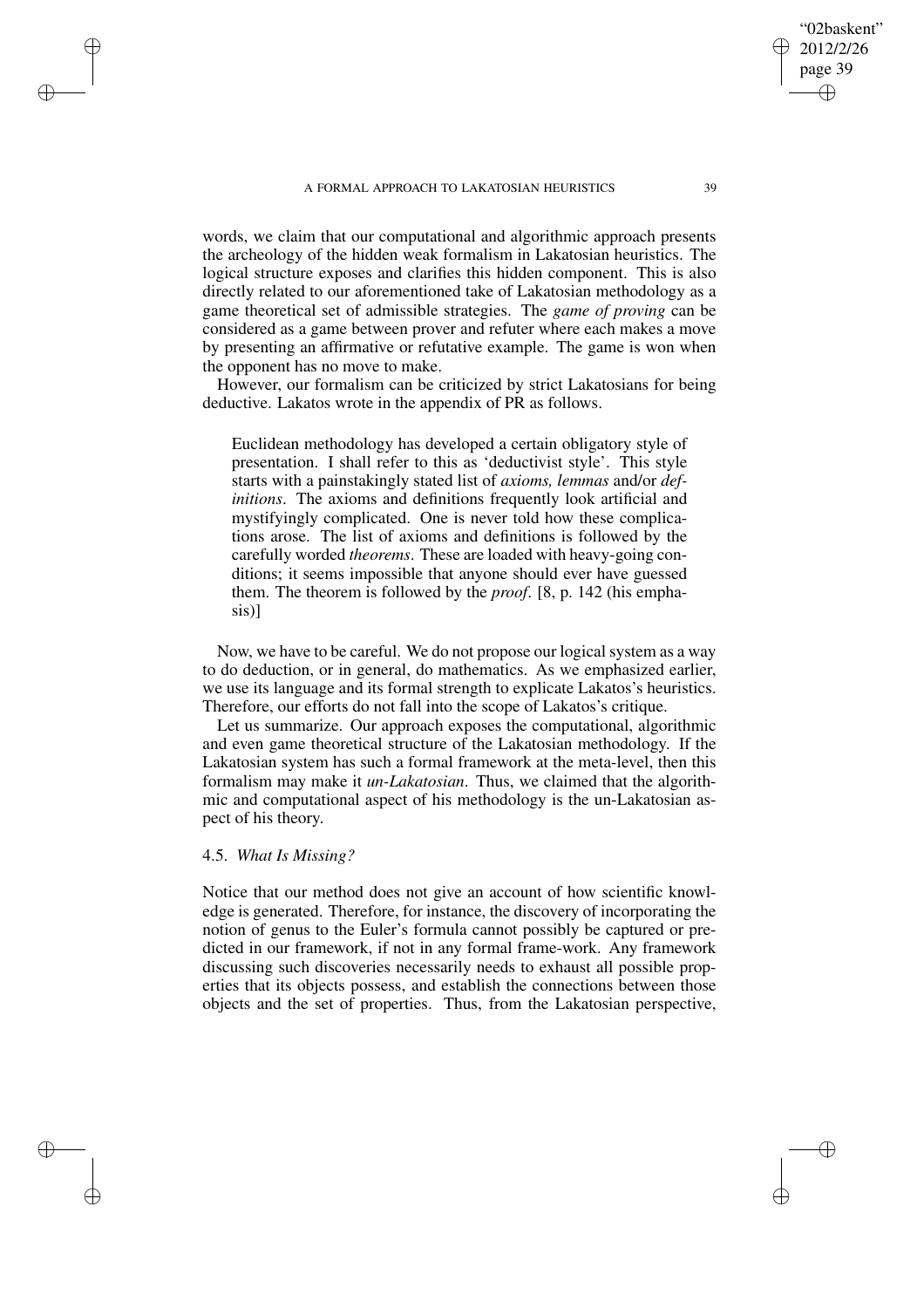"02baskent" 2012/2/26 page 40 ✐ ✐

✐

✐

#### 40 CAN BASKENT

this Euclidean project of giving a formal account of mathematical *discovery* from a quasi-axiomatic perspective is not achievable. Thus, our project of approaching Lakatosian heuristics formally misses this point *per se*.

Furthermore, the notion of "concept generation" and some other linguistic issues such as "language statics vs language dynamics" that Lakatos mentioned are far from being formalized. In other words, the methodological power of choosing the admissible set of contracting mappings  $F$  out of set of mappings from the modal operator  $\mathcal F$  or generating the set F from a mapping  $f$  is not a mathematical operation for Lakatos, but rather a context dependent, practice based empirical procedure. Therefore, our mathematical treatment cannot tell, based on the function names, which mappings should be incorporated into our methodological toolbox. This is one of the reasons that makes our approach a descriptive one. Therefore, given a theory, based on our model, one cannot decide how to apply which methodology to which object.

Nevertheless, these standard criticism towards our formal approach do not shed doubt towards the mathematical consistency of the system as SSL and its extension all are well-defined systems. Even if we switch to paraconsistent systems to expose the Lakatosian methodology as we have implied, the well-behaved contradictions still enable us to make meaningful deductions and inferences without reaching a trivial theory.

# 5. *Conclusion*

Applying computational methods to philosophy and methodology of science is not a new idea. An early work on the very same subject, for instance, suggested an algorithmic and computational model for Lakatosian philosophy of science [1, 12]. The underlying idea for the possibility of employing such methods in Lakatosian philosophy of mathematics is Lakatos's understanding that mathematics is a quasi-empirical activity. For Lakatos, thoughtexperiments reflect the empirical side of the mathematical practice. Our formalization reflects this point, too. We start from a single formula  $f$ , then extend it to a set of formula  $F$ , and finally experiment with the different formulas in  $F$  to see how they interact with the geometrical objects in question, and finally modify our set of possible worlds if necessary.

However, we are very well aware of the fact that Lakatos's vague and heavily practice based notion of heuristics cannot be fully formalized. There are several reasons for this pessimistic observation of us. One, and perhaps the most significant one is the mixed behavior of positive and negative heuristics in Lakatosian approach. There are examples and counterexamples in PR which behave both positively and negatively from a heuristics point of view [2]. This ambiguity makes it almost impossible to give a meta-mathematical

✐

✐

✐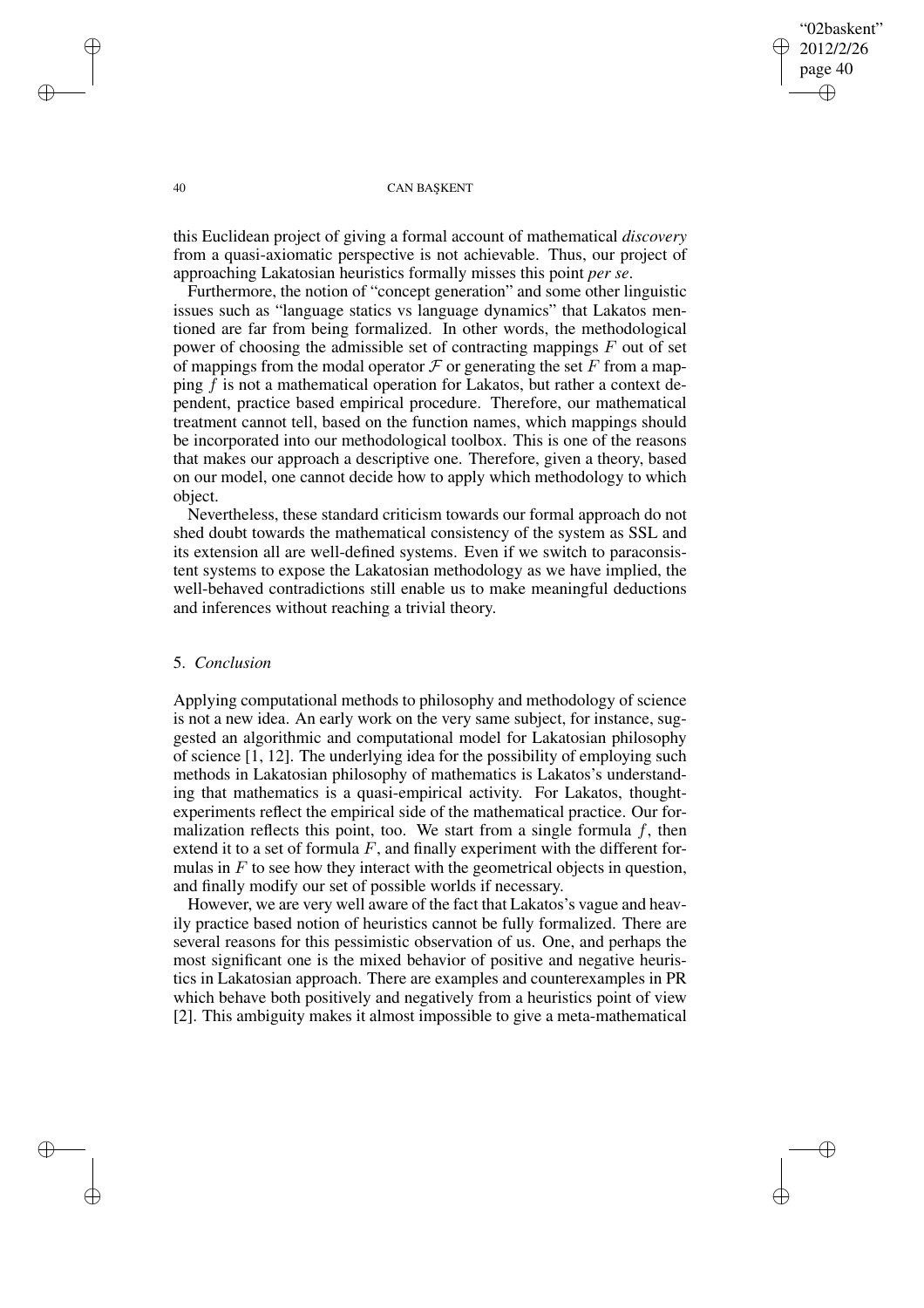✐

✐

✐

account of Lakatosian heuristics, and derives us to adopt algorithm and computation based position.

We pointed out that there is a close resemblance between some game theoretical concepts and Lakatosian heuristics. Nevertheless, this connection is not well studied yet even though the basics of the game theoretical semantics of the logic we have used had been given already [1]. Thus, in our opinion, it is worthwhile to identify the Lakatosian strategies in a formal context more clearly, and we believe, under some certain restrictions and assumptions perhaps, this is a very promising research direction that can shed some more light on the behavior of heuristic methods.

What we have provided here is a new, descriptive and more rigorous way to understand Lakatosian heuristics. First of all, our contribution shows that Lakatosian heuristics is not random, and thus follows a pattern  $-$  a pattern which is perhaps almost impossible to predict beforehand. Second, we presented a formal contribution to the actual practice of mathematics. Even though Lakatos's *rationally reconstructed* presentation does not perfectly reflect the actual history of Euler's conjecture, his approach constitutes a very significant contribution to the discussions on the methodology of mathematics, and we aimed at understanding his approach from a rather formal point of view.

# ACKNOWLEDGEMENT

Rohit Parikh provided an important feedback on the crucial ideas presented in this paper. Vadim Batitsky read the paper very carefully with many important remarks. Some of the central ideas of this paper have grown out of the discussions with Eric Pacuit and Samet Bagce. I am grateful to them all. An earlier and shorter version of this paper was presented in Panhellenic Logic Symposium in 2009 in Patras, Greece. We also acknowledge the valuable feedback of the anonymous referee.

> Department of Computer Science The Graduate Center The City University of New York New York, USA E-mail: cbaskent@gc.cuny.edu Website: http://www.canbaskent.net

"02baskent" 2012/2/26 page 41

✐

✐

✐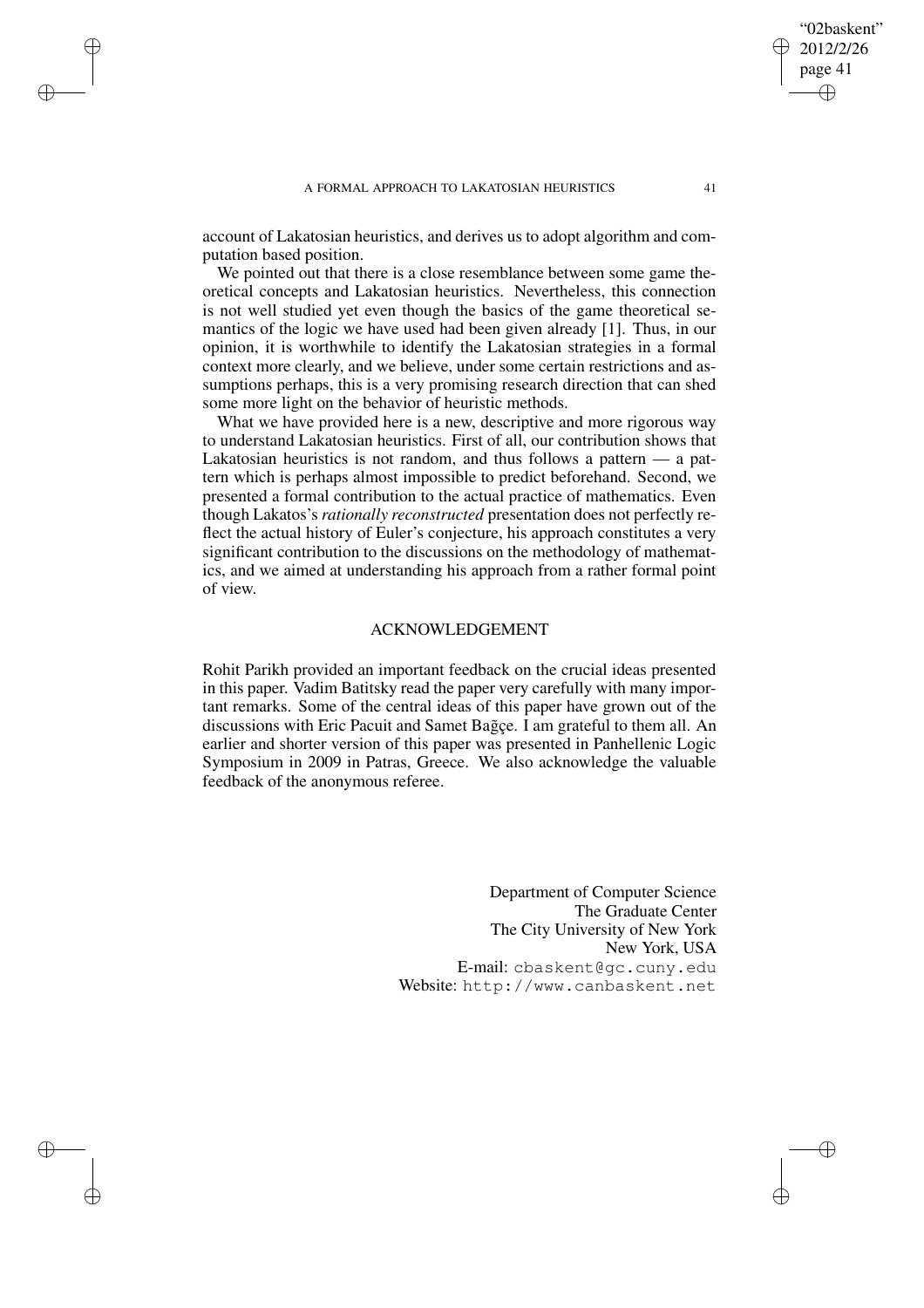## 42 CAN BASKENT

"02baskent" 2012/2/26 page 42

✐

✐

✐

✐

## **REFERENCES**

- [1] BAŞKENT, C.: *Topics in Subset Space Logic*, Masters Thesis, Institute for Logic, Language and Computation, Universiteit van Amsterdam (2007).
- [2] BAGCE, S., BASKENT, C.: An Examination of Counterexamples in Proofs and Refutations, *Philosophia Scientiæ*, vol. 13, No. 2, 3–20 (2009).
- [3] CORFIELD, D.: Assaying Lakatos's History and Philosophy of Science. *Studies in History and Philosophy of Science* 28, 99–121 (1997).
- [4] KISS, O.: Mathematical Heuristics Lakatos and Pólya. In Kampis, G., Kvasz, L., Stölzner, M. (eds.) *Appraising Lakatos: Mathematics, Methodology and the Man*, pp. 243–254. Kluwer, Dordrecht (2002).
- [5] KISS, O.: Heuristics, Methodology or Logic of Discovery? Lakatos on Patterns of Thinking. *Perspectives on Science* 14, 302–317 (2006).
- [6] KOETSIER, T.: *Lakatos' Philosophy of Mathematics: A Historical Approach.* North-Holland, Amsterdam (1991).
- [7] KVASZ, L.: Lakatos' Methodology Between Logic and Dialectic. In Kampis, G., Kvasz, L., Stölzner, M. (eds.) *Appraising Lakatos: Mathematics, Methodology and the Man*, pp. 211–242. Kluwer, Dordrecht (2002).
- [8] LAKATOS, I.: *Proofs and Refutations.* Cambridge University Press, Cambridge (1976).
- [9] LAKATOS, I.: *The Methodology of Scientific Research Programmes: Volume 1: Philosophical Papers* (1978).
- [10] MOSS, L., PARIKH, R.: Topological Reasoning and The Logic of Knowledge. In Moses, Y. (ed.) *Proceedings of the 4th Conference on Theoretical Aspects of Reasoning about Knowledge (TARK)*, pp. 95– 105. Morgan Kaufmann, San Francisco (1992).
- [11] PARIKH, R.: Social Software, *Synthese*, vol. 132, pp. 187–211 (2002).
- [12] PEASE, A., COLTON, S., SMAILL, A., LEE, J.: *A Model of Lakatos's Philosophy of Mathematics*, Computing and Philosophy (ECAP), (2004).
- [13] PRIEST, G.: *In Contradiction*, Oxford University Press (2006).
- [14] YUXIN, Z.: From the Logic of Mathematical Discovery to the Methodology of Scientific Research Programmes. *British Journal of Philosophy of Science* 41, 377–399 (1990).

✐

✐

✐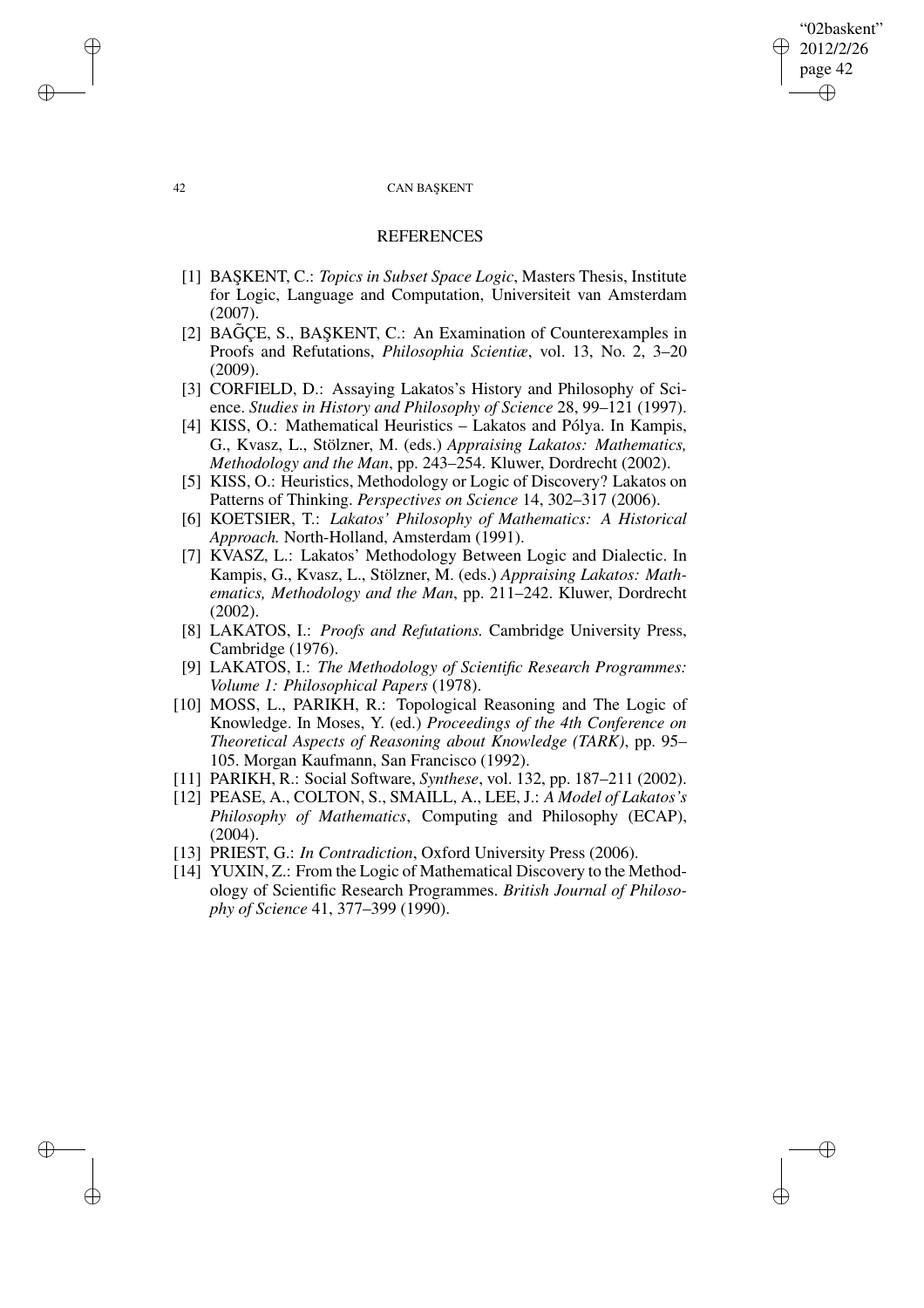#### A FORMAL APPROACH TO LAKATOSIAN HEURISTICS 43

# *Appendix* A. *A Quote from* Proofs and Refutations

## *Criticism of the Conjecture by Global Counterexample*

ALPHA I have a counterexample which will falsify your first lemma. This will also be a counterexample to the main i.e. this will be a global counterexample as well. (...) Imagine a solid bounded by a pair of nested cubes — a pair of cubes, one of which is inside, but does not touch the other. (...) [F]or each cube  $V - E + F = 2$ , so that for the hollow cube  $V - E + F = 4$ .

# *Rejection of the counterexample. The method of monster-barring*

DELTA But why accept the counterexample? We proved our conjecture now it is a theorem. I admit that it clashes with this so-called 'counterexample'. One of them has to give way. But why should the theorem give way, when it has been proved? It is the 'criticism' that should retreat. It is fake criticism. This pair of nested cubes is not a polyhedra all. It is a *monster*, a pathological case, not a counterexample.

GAMMA Why not? A polyhedron is a solid whose surface consists of polygonal faces. And my counterexample is a solid bounded by polygonal faces. (...)

DELTA Your definition is incorrect. A polyhedron must be a surface: it has faces, edges, vertices, it can be deformed, stretched out on a blackboard, and has nothing to do with the concept of 'solid'. A polyhedron is a surface consisting of a system of polygons.

DELTA So really you showed us two polyhedra — two surfaces, one completely inside the other. A woman with a child in her womb is not a counterexample to the thesis that human beings have one head.

ALPHA So! My counterexample has bred a new concept of polyhedron. Or do you dare to assert that by polyhedron you always meant a surface? (...)

ALPHA (...) Take two tetrahedra which have an edge in common. Or, take two tetrahedra which have a vertex in common. Both these twins are connected, both constitute one single surface. And, you may check that for both  $V - E + F = 3.$ 

(...)

✐

✐

GAMMA (...) [A] star-polyhedron — I shall call it urchin. This consists of 12 star-pentagons. It has 12 vertices, 30 edges, and 12 pentagonal faces (...). Thus the Descartes-Euler thesis is not true at all, since for this polyhedron  $V - E + F = -6.$ 

(...)

✐

✐

GAMMA Do you not see? This is a polyhedron, whose faces are the twelve star-pentagons. (...)

"02baskent" 2012/2/26 page 43

✐

✐

✐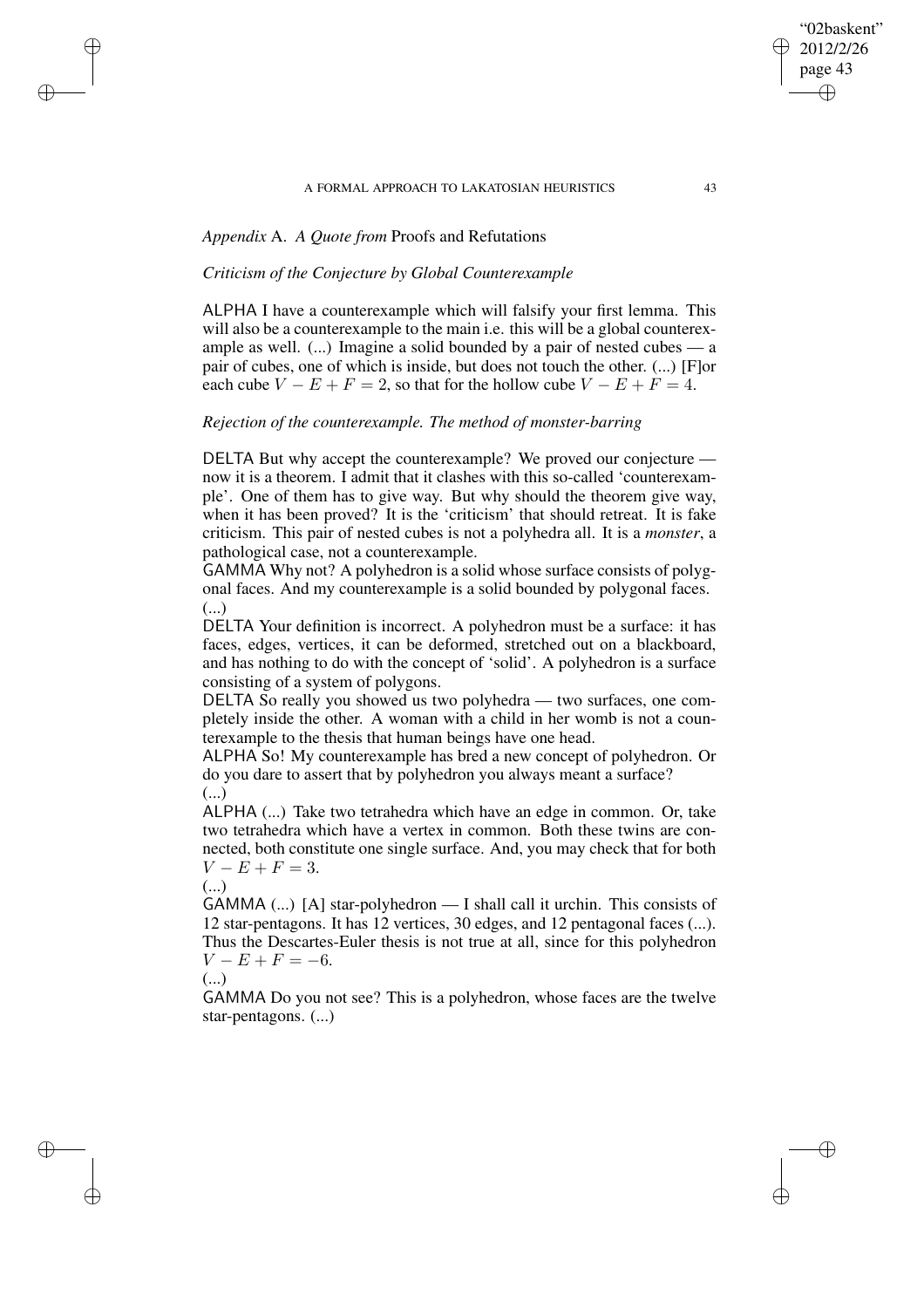## "02baskent" 2012/2/26 page 44 ✐ ✐

✐

✐

#### 44 CAN BASKENT

DELTA But then you do not even know what a polygon is! A star-pentagon is certainly not a polygon!

(...)

ALPHA Consider a picture-frame like this. This is a polyhedron according to any of the definitions hitherto proposed. Nonetheless you will find,faces, that  $V - E + F = 0$ .

(...)

GAMMA: I have a new one (...) a simple cylinder. It has 3 faces (the top, the bottom and the jacket), 2 edges (two circles) and no vertices. (...)

DELTA Alpha stretched concepts, but you tear them! Your 'edges' are not edges! An edge has two vertices!

*Improving the conjecture by exception-barring methods. Piecemeal exclusions. Strategic withdrawal or playing for safety*

BETA I find some aspects of Delta's arguments silly, but I have come to believe that there is a reasonable kernel to them. It now seems to me that no conjecture is generally valid, but only valid in a certain restricted domain that excludes the exceptions. I am against dubbing these exceptions 'monsters' or 'pathological cases'. That would amount to the methodological decision not to consider these as interesting examples in their own right, worthy of a separate investigation. But I am also against the term 'counterexample'; it rightly admits them as examples on a par with the supporting examples, but somehow paints them in war-colours, so that, like Gamma, one panics when facing them, and is tempted to abandon beautiful and altogether. No: they are just exceptions.

(...)

BETA There are certainly three types of propositions: true ones, hopelessly false ones and hopefully false ones. This last type can be improved into true propositions by adding a restrictive clause which states the exceptions. I never 'attribute to formulas an undetermined domain of validity. In reality most of the formulas are true only if certain conditions are fulfilled. By determining these conditions and, of course, pinning down precisely the meaning of the terms I use, I make all uncertainty disappear.' So, as you see, I do not advocate any sort of peaceful coexistence between unimproved formulas and exceptions. I improve my formulas and turn them into perfect ones, like those in Sigma's first class. This means that I accept the method of monsterbarring in so far as it serves for finding the domain of validity of the original conjecture; I reject it in so far as it functions as 'a linguistic trick for rescuing 'nice' theorems by restrictive concepts. These two functions of Delta's method should be kept separate. I should like to baptise my method, which is characterised by the first of these functions only, 'the exceptionbarring method'. I shall use it to determine precisely the domain in which

✐

✐

✐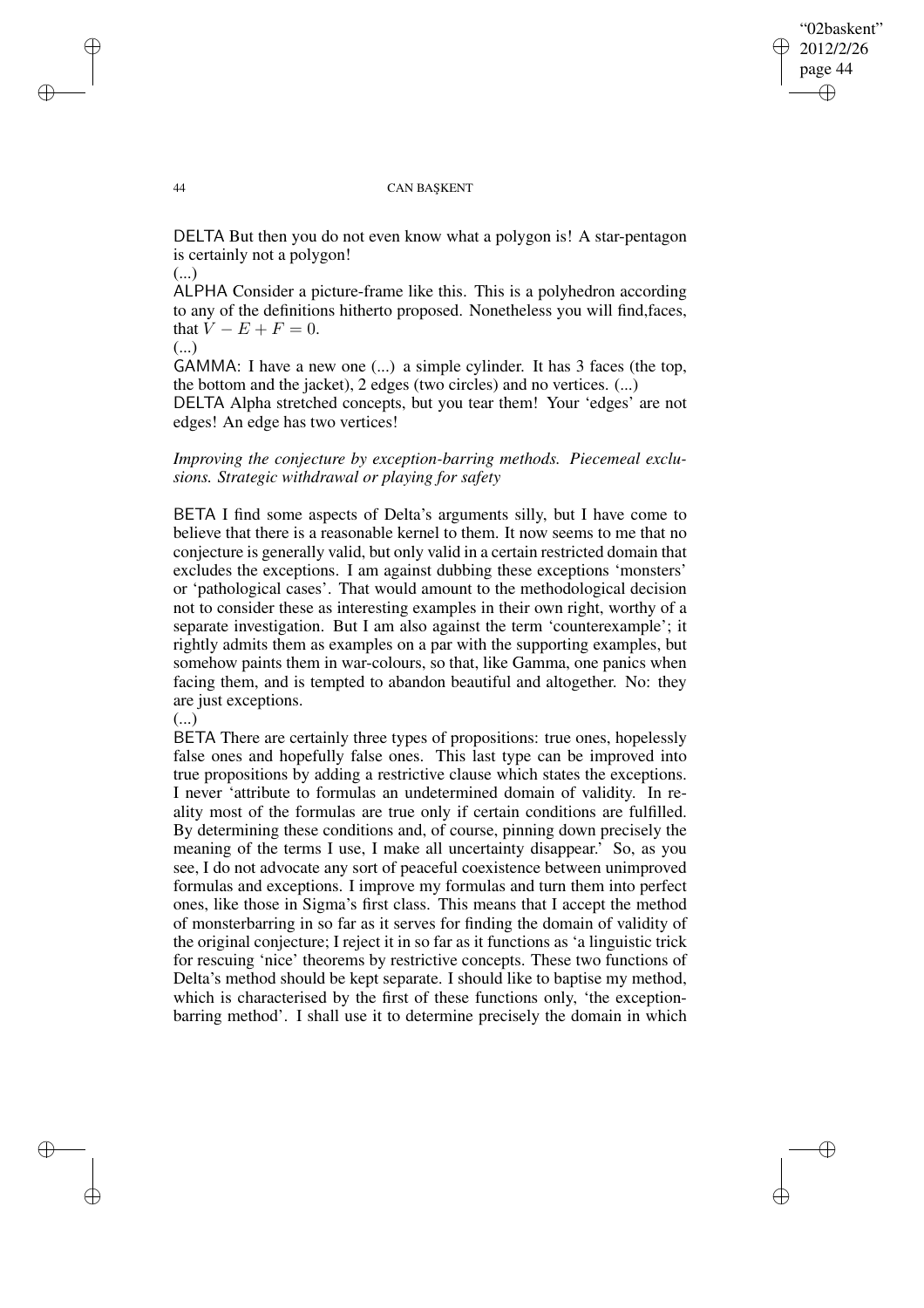the Euler conjecture holds.

(...)

✐

✐

BETA For all polyhedra that have no cavities (like the pair of nested cubes), tunnels (like the picture-frame), or multiple structures (twin-tetrahedra)  $V E + F = 2.$ 

BETA So instead of barring exceptions piecemeal, I shall draw the borderline modestly, but safely: All convex polyhedra are Eulerian. And I hope you will that this has nothing conjectural about it: that it is a theorem. (...)

*Improving the conjecture by the method of lemma-incorporation. Proofgenerated theorem versus naive conjecture*

ALPHA To help your imagination, I will tell you that those and only those polyhedra which you can inflate into a sphere have the property that, after a face is removed, you can stretch the remaining part onto a plane.

It is obvious that such a 'spherical' polyhedron is stretchable onto a plane after a face has been cut out; and vice versa it is equally obvious that, if a polyhedron minus a face is stretchable onto a plane, then you can bend it into a round vase which you can then cover with the missing face, thus getting a spherical polyhedron. But our pictuframe can never be inflated into a sphere; but only into a torus.

TEACHER Good. Now, unlike Delta, I accept this picture-frame as a criticism of the conjecture. I therefore discard the conjecture in its original form as false, but I immediately put forward a modified, restricted version, namely this: the Descartes-Euler conjecture holds good for 'simple' polyhedra, i.e. for those which, after having had a face removed, can be stretched onto a plane. Thus we have rescued some of the original hypothesis. We have: The Euler characteristic of a simple polyhedron is 2. This thesis will not be falsified by the nested cube, by the twin-tetrahedra, or by star-polyhedra — for none of these is 'simple.'

So while the exception-barring method restricted both the domain the main conjecture and of the guilty lemma to a common domain of safety, thereby accepting the counterexample as criticism both of the main conjecture and of the proof, my method of lemma-incorporation upholds the proof but reduces the domain of the main conjecture to the very domain of the guilty lemma. Or, while a counterexample which is both global and local made the exception-barrer revise both the lemmas and the original conjecture, it makes me revise the original conjecture, but not the lemmas.

(...)

✐

✐

"02baskent" 2012/2/26 page 45

✐

✐

✐